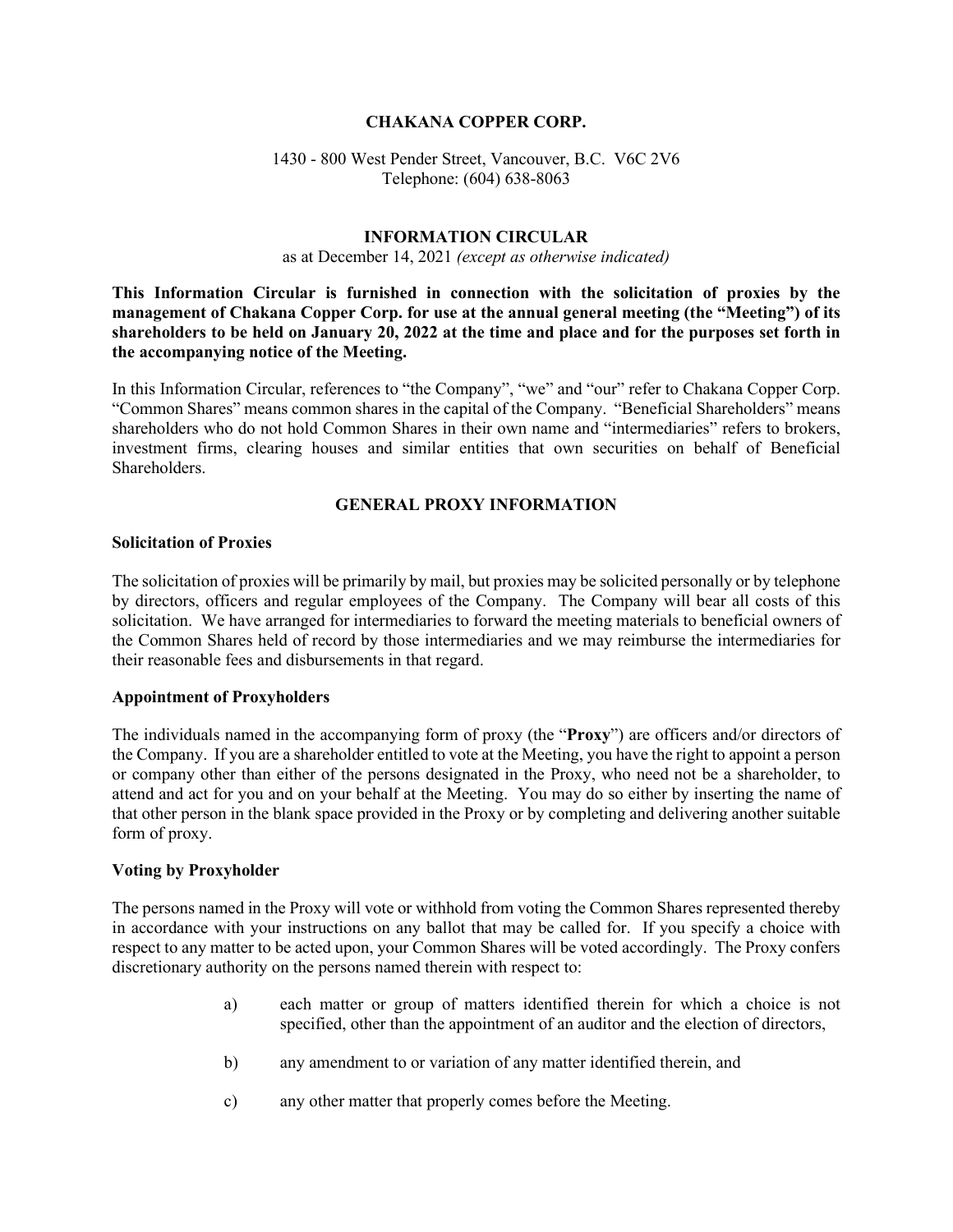**In respect of a matter for which a choice is not specified in the Proxy, the persons named in the Proxy will vote the Common Shares represented by the Proxy for the approval of such matter.**

#### **Registered Shareholders**

Registered Shareholders may wish to vote by proxy whether or not they are able to attend the Meeting in person. Registered Shareholders electing to submit a proxy may do so by one of the following methods:

- a) complete, date and sign the Proxy and return it to the Company's transfer agent, TSX Trust Company ("TSX Trust"), by mail to 100 Adelaide Street, Suite 301, Toronto, Ontario, M5H 1S3, or by fax at 1-416-595-9593; or
- b) log on to the TSX Trust website at www.voteproxyonline.com. Registered shareholders must follow the instructions provided on the website and refer to the enclosed proxy form for the holder's account number and the proxy access number.

In either case you must ensure the proxy is received at least 48 hours (excluding Saturdays, Sundays and statutory holidays) before the Meeting or the adjournment thereof. Failure to complete or deposit a proxy properly may result in its invalidation. The time limit for the deposit of proxies may be waived by the chairman of the meeting at the chairman's discretion without notice. **Please note that in order to vote your Common Shares in person at the Meeting, you must attend the Meeting and register with the Scrutineer before the Meeting. If you have already submitted a Proxy, but choose to change your method of voting and attend the Meeting to vote, then you should register with the Scrutineer before the Meeting and inform them that your previously submitted proxy is revoked and that you personally will vote your Common Shares at the Meeting.**

### **Beneficial Shareholders**

**The following information is of significant importance to shareholders who do not hold Common Shares in their own name.** Beneficial Shareholders should note the only proxies that can be recognized and acted upon at the Meeting are those deposited by registered shareholders (those whose names appear on the records of the Company as the registered holders of Common Shares) or as set out in the following disclosure.

If Common Shares are listed in an account statement provided to a shareholder by a broker, then in almost all cases those Common Shares will not be registered in the shareholder's name on the records of the Company. Such Common Shares will more likely be registered under the name of the shareholder's broker or an agent of that broker. In Canada, the vast majority of such Common Shares are registered under the name of CDS & Co. (the registration name for The Canadian Depository for Securities Limited, which acts as nominee for many Canadian brokerage firms), and in the United States of America (the "**U.S.**" or the "**United States**") the vast majority of such Common Shares are registered under the name of Cede & Co. as nominee for The Depository Trust Company (which acts as depository for many U.S. brokerage firms and custodian banks).

Intermediaries are required to seek voting instructions from Beneficial Shareholders in advance of shareholders' meetings. Every intermediary has its own mailing procedures and provides its own return instructions to clients.

There are two kinds of Beneficial Shareholders - those who object to their name being made known to the issuers of securities which they own (called "OBOs" for *"Objecting Beneficial Owners"*) and those who do not object to the issuers of the securities they own knowing who they are (called "NOBOs" for *"Non-Objecting Beneficial Owners"*).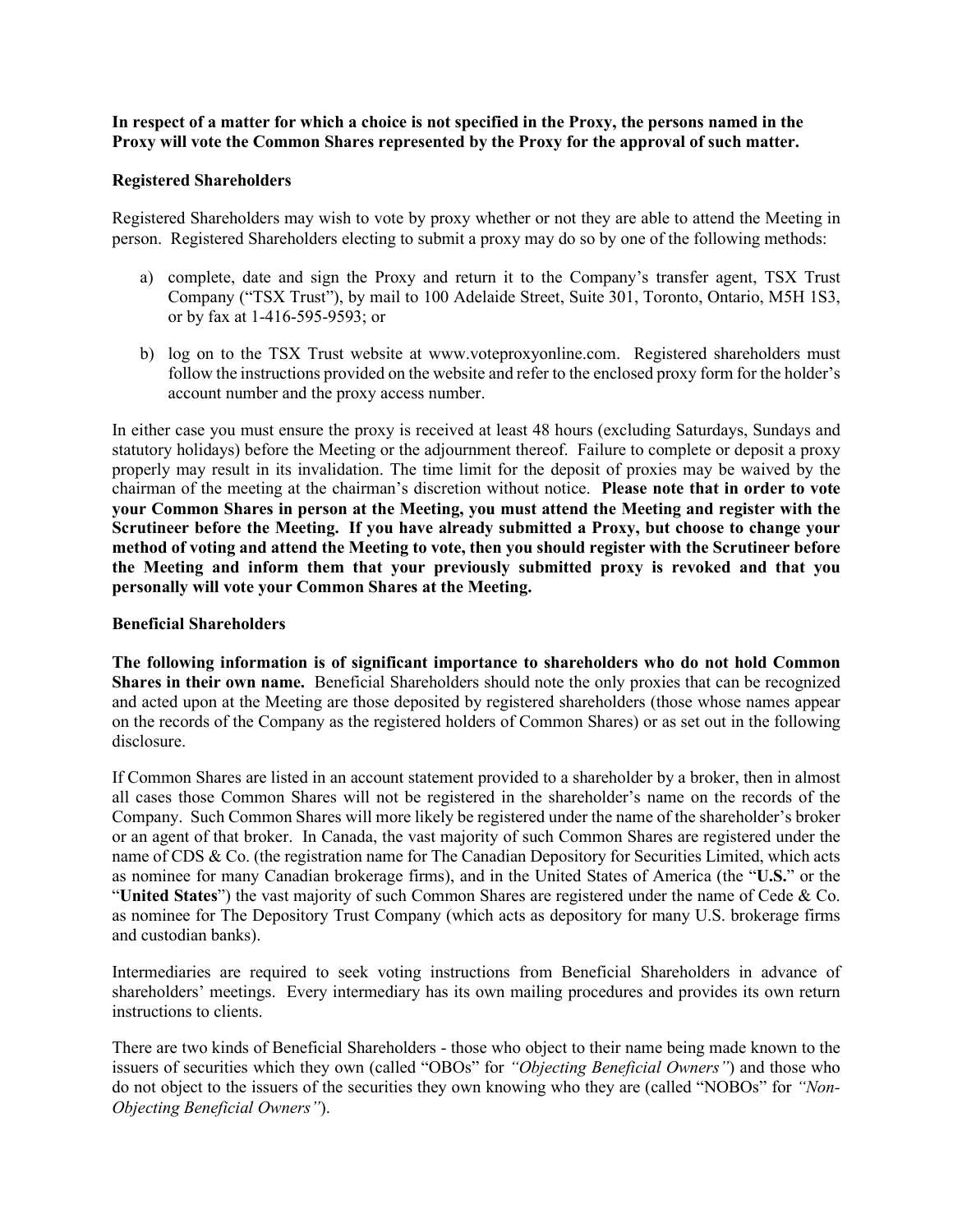The Company is taking advantage of the provisions of National Instrument 54-101 "*Communication with Beneficial Owners of Securities of a Reporting Iss*uer" that permit it to deliver proxy-related materials directly to its NOBOs. As a result, NOBOs can expect to receive a scannable Voting Instruction Form ("**VIF**") from our transfer agent, TSX Trust Company. The VIF is to be completed and returned to TSX Trust Company as set out in the instructions provided on the VIF. TSX Trust Company will tabulate the results of the VIFs received from NOBOs and will provide appropriate instructions at the Meeting with respect to the shares represented by the VIFs they receive.

These securityholder materials are being sent to both registered and non-registered owners of the securities of the Company. If you are a non-registered owner, and the Company or its agent has sent these materials directly to you, your name, address and information about your holdings of securities were obtained in accordance with applicable securities regulatory requirements from the intermediary holding securities on your behalf.

By choosing to send these materials to you directly, the Company (and not the intermediary holding securities on your behalf) has assumed responsibility for (i) delivering these materials to you and (ii) executing your proper voting instructions. Please return your VIF as specified in the request for voting instructions that was sent to you.

These securityholder materials are sent to both registered and non-registered (beneficial) owners of the securities of the Company. If you are a non-registered owner, and the Company or its agent sent these materials directly to you, your name, address and information about your holdings of securities, were obtained in accordance with applicable securities regulatory requirements from the intermediary holding securities on your behalf.

Beneficial Shareholders who are OBOs should follow the instructions of their intermediary carefully to ensure that their Common Shares are voted at the Meeting.

The form of proxy supplied to you (as a beneficial owner) by your broker will be similar to the proxy provided to registered shareholders by the Company. However, its purpose is limited to instructing the intermediary on how to vote on your behalf. Most brokers now delegate responsibility for obtaining instructions from clients to Broadridge Financial Solutions Inc. ("**Broadridge**") in Canada and in the United States. Broadridge mails a Voting Instruction Form ("**VIF**") in lieu of the proxy provided by the Company. The VIF will name the same persons as the Company's Proxy to represent you at the Meeting. You have the right to appoint a person (who need not be a Beneficial Shareholder of the Company), different from the persons designated in the VIF, to represent your Common Shares at the Meeting, and that person may be you. To exercise this right, insert the name of your desired representative (which may be you) in the blank space provided in the VIF. Once you have completed and signed your VIF return it to Broadridge by mail or facsimile, or deliver your voting instructions to Broadridge by phone or via the internet, in accordance with Broadridge's instructions. Broadridge tabulates the results of all instructions received and provides appropriate instructions respecting the voting of Common Shares to be represented at the Meeting. **If you receive a VIF from Broadridge, it must be completed and returned to Broadridge, in accordance with Broadridge's instructions, well in advance of the Meeting in order to: (a) have your Common Shares voted at the Meeting as per your instructions; or (b) have an alternate representative chosen by you duly appointed to attend and vote your Common Shares at the Meeting.**

## **Notice to Shareholders in the United States**

The solicitation of proxies involves securities of an issuer located in Canada and is being affected in accordance with the corporate laws of the Province of British Columbia, Canada and securities laws of the provinces of Canada. The proxy solicitation rules under the United States *Securities Exchange Act of 1934*, as amended, are not applicable to the Company or this solicitation, and this solicitation has been prepared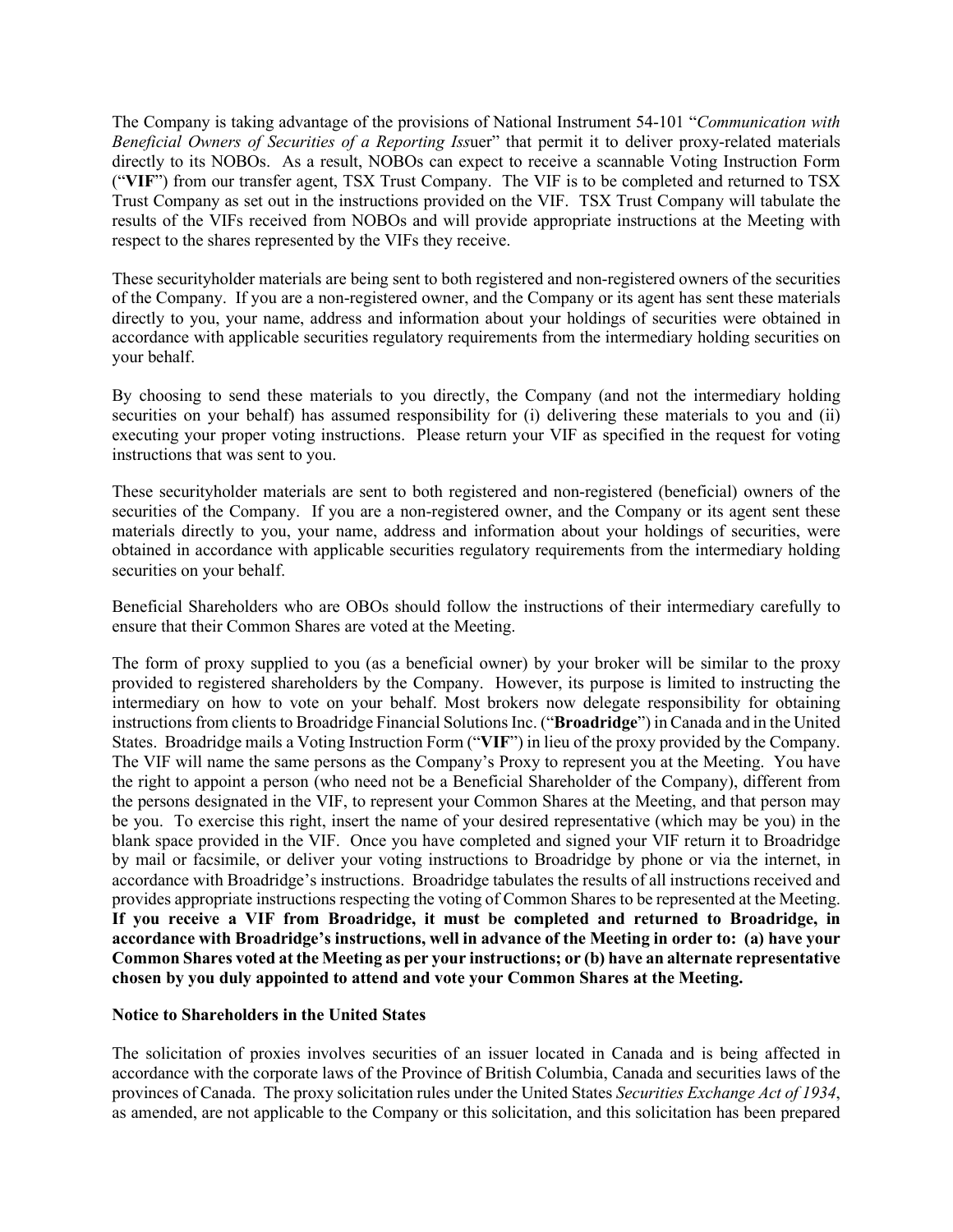in accordance with the disclosure requirements of the securities laws of the provinces of Canada. Shareholders should be aware that disclosure requirements under the securities laws of the provinces of Canada differ from the disclosure requirements under United States securities laws.

The enforcement by Shareholders of civil liabilities under United States federal securities laws may be affected adversely by the fact that the Company is incorporated under the *Business Corporations Act* (British Columbia), as amended, certain of its directors and its executive officers are residents of Canada and a substantial portion of its assets and the assets of such persons are located outside the United States. Shareholders may not be able to sue a foreign company or its officers or directors in a foreign court for violations of United States federal securities laws. It may be difficult to compel a foreign company and its officers and directors to subject themselves to a judgment by a United States court.

# **Revocation of Proxies**

In addition to revocation in any other manner permitted by law, a registered shareholder who has given a proxy may revoke it by:

- a) executing a proxy bearing a later date or by executing a valid notice of revocation, either of the foregoing to be executed by the registered shareholder or the registered shareholder's authorized attorney in writing, or, if the shareholder is a corporation, under its corporate seal by an officer or duly authorized attorney, and by delivering the proxy bearing a later date to TSX Trust or at the address of the registered office of the Company at 1500-1055 West Georgia Street, Vancouver, British Columbia, V6E 4N7, at any time up to and including the last business day that precedes the day of the Meeting or, if the Meeting is adjourned, the last business day that precedes any reconvening thereof, or to the chairman of the Meeting on the day of the Meeting or any reconvening thereof, or in any other manner provided by law, or
- b) personally attending the Meeting and voting the registered shareholder's Common Shares.

## **A revocation of a proxy will not affect a matter on which a vote is taken before the revocation.**

# **INTEREST OF CERTAIN PERSONS OR COMPANIES IN MATTERS TO BE ACTED UPON**

No director or executive officer of the Company, or any person who has held such a position since the beginning of the last completed financial year of the Company, nor any nominee for election as a director of the Company, nor any associate or affiliate of the foregoing persons, has any substantial or material interest, direct or indirect, by way of beneficial ownership of securities or otherwise, in any matter to be acted on at the Meeting other than the election of directors, the appointment of the auditor and as may be set out herein.

## **VOTING SECURITIES AND PRINCIPAL HOLDERS OF VOTING SECURITIES**

The Company's board of directors (the "**Board**") has fixed December 14, 2021 as the record date (the "**Record Date**") for determining persons entitled to receive notice of the Meeting. Only shareholders of record at the close of business on the Record Date who either attend the Meeting personally or complete, sign and deliver a form of proxy in the manner and subject to the provisions described above will be entitled to vote or to have their Common Shares voted at the Meeting.

The Company is authorized to issue an unlimited number of Common Shares.

As of December 14, 2021, there were 111,410,363 Common Shares without par value issued and outstanding, each carrying the right to one vote. No group of shareholders has the right to elect a specified number of directors, nor are there cumulative or similar voting rights attached to the Common Shares.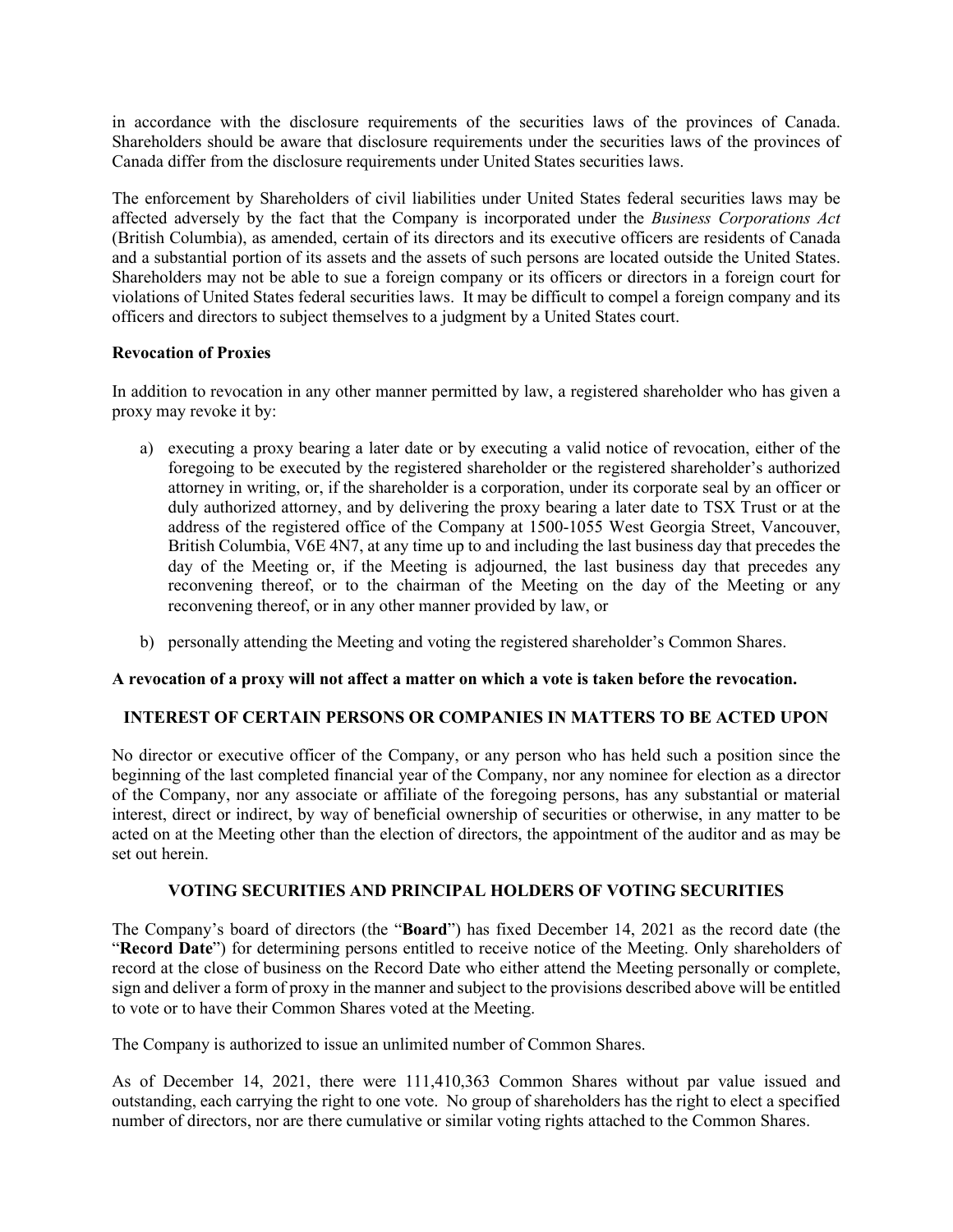To the knowledge of the directors and executive officers of the Company, only the following person beneficially owned, directly or indirectly, or exercised control or direction over, Common Shares carrying more than 10% of the voting rights attached to all outstanding Common Shares of the Company as at December 14, 2021:

| <b>Shareholder Name</b> $(*)$   | <b>Number of Common Shares</b><br>$\text{Held}^{(*)}$ | <b>Percentage of Issued Common</b><br><b>Shares</b> |
|---------------------------------|-------------------------------------------------------|-----------------------------------------------------|
| Gold Fields Nazca Holdings Inc. | 22,270,791                                            | 19.99%                                              |

Note:

(\*) The above information has been furnished by the Company and from the insider reports available at [www.sedi.ca.](http://www.sedi.ca/) 

The following documents filed with the securities commissions or similar regulatory authority in British Columbia and Alberta are specifically incorporated by reference into, and form an integral part of, this information circular:

• the Company's audited consolidated financial statements for the year ended May 31, 2021, and related management discussion and analysis as filed under the Company's profile on September 24, 2021 at [www.sedar.com.](http://www.sedar.com/)

Copies of documents incorporated herein by reference may be obtained by a shareholder upon request without charge from the Company at 1430 - 800 West Pender Street, Vancouver, British Columbia, V6C 2V6, telephone no. (604) 638-8063 or fax no. (604) 648-8105. These documents are also available via the internet under the Company's profile at [www.sedar.com.](http://www.sedar.com/)

# **VOTES NECESSARY TO PASS RESOLUTIONS**

A simple majority of affirmative votes cast at the Meeting is required to pass the resolutions described herein. If there are more nominees for election as directors or appointment of the Company's auditor than there are vacancies to fill, those nominees receiving the greatest number of votes will be elected or appointed, as the case may be, until all such vacancies have been filled. If the number of nominees for election or appointment is equal to the number of vacancies to be filled, all such nominees will be declared elected or appointed by acclamation.

# **ELECTION OF DIRECTORS**

The size of the Board was last set at five and the Board has determined to propose the number of directors to be elected to the Board at the Meeting be set at five (5) directors. At the Meeting shareholders will be asked to approve an ordinary resolution to set the number of Board positions at five (5).

The Board will nominate the five (5) individuals set out below to be elected to the Board at the Meeting.

The term of office of each of the current directors will end at the conclusion of the Meeting. Unless a director's office is vacated earlier in accordance with the provisions of the *Business Corporations Act* (British Columbia) ("**BCA**"), each director elected at the Meeting will hold office until the conclusion of the next annual general meeting of the Company, or if no director is then elected, until a successor is elected.

## **Advance Notice Provisions**

On December 11, 2018, the shareholders of the Company approved the alteration of the Company's Articles include advance notice provisions (the "**Advance Notice Provision**"). The Advance Notice Provision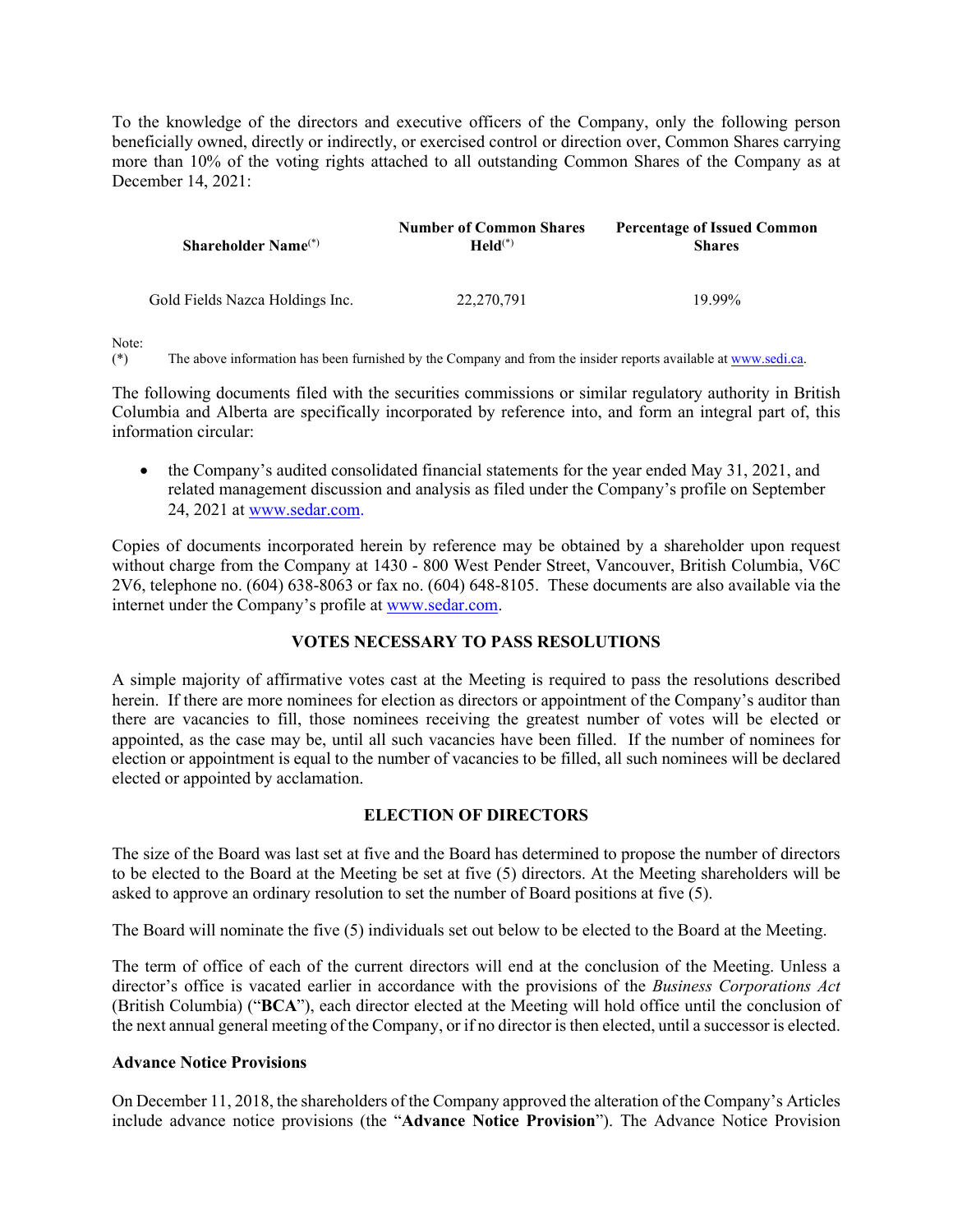provides for advance notice to the Company in circumstances where nominations of persons for election to the Board are made by shareholders of the Company other than pursuant to (i) a requisition of a meeting made pursuant to the provisions of the BCA or (ii) a shareholder proposal made pursuant to the provisions of the BCA.

The Advance Notice Provision is the framework by which the Company seeks to fix a deadline by which holders of record of Common Shares of the Company must submit director nominations to the Company prior to any annual or special meeting of shareholders, and sets forth the information that a shareholder must include in the notice to the Company for the notice to be in proper written form.

The foregoing is merely a summary of the Advance Notice Provision, is not comprehensive and is qualified by the full text of such provision which is available in Schedule A of the Company's Information Circular filed on November 15, 2018 under the Company's profile on SEDAR at [www.sedar.com.](http://www.sedar.com/)

The Company did not receive notice of a nomination in compliance with the Advance Notice Provision, and as such, any nominations other than nominations by or at the direction of the Board or an authorized officer of the Company will be disregarded at the Meeting.

### **Management Director Nominees**

The following table sets out the names of management's nominees for election as director, all major offices and positions with the Company and any of its significant affiliates each now holds, each nominee's current principal occupation, business or employment (for the five preceding years for each new nominee), the period of time during which each has been a director of the Company and the number of Common Shares of the Company beneficially owned by each, directly or indirectly, or over which each exercised control or direction, as at January 18, 2021.

| Nominee Position with the<br>Company and Province<br><sub>or</sub><br>and<br>of<br><b>State</b><br>Country<br><b>Residence</b> | <b>Occupation, Business or</b><br>Employment <sup>(1)</sup>                                                                                                                                                    | Period as a Director<br>of the Company | <b>Common Shares</b><br><b>Beneficially</b><br>Owned or<br>$Controlled^{(1)(2)}$ |
|--------------------------------------------------------------------------------------------------------------------------------|----------------------------------------------------------------------------------------------------------------------------------------------------------------------------------------------------------------|----------------------------------------|----------------------------------------------------------------------------------|
| David Kelley <sup>(4)(6)(7)</sup><br>CEO, President and Director<br>Colorado, U.S.A.                                           | CEO and President of the<br>Company (Dec $2016$ – present);<br>General Manager Exploration -<br>Americas for MMG Limited and<br>predecessor companies (May 2007<br>to November 2016)                           | Since January 2018                     | $4,220,000^{(3)}$                                                                |
| Douglas Silver <sup>(6)((7)</sup><br>Chairman of the Board<br>Colorado, U.S.A.                                                 | Mr. Silver currently serves as a<br>director of Metalla Royalty and<br>Streaming Ltd. Mr. Silver was<br>previously a portfolio manager of<br>Orion Resource Partners January<br>2011 to December 2020.         | Since April 2021                       | $95,000^{(3)}$                                                                   |
| John Black <sup>(5)(7)</sup><br>Director<br>Colorado, U.S.A.                                                                   | Self-employed economic geologist<br>(Jan 2011 to present) CEO and<br>Director of Regulus Resources Inc.<br>(May 2012 to present), CEO and<br>Director of Aldebaran Resources<br>Inc. (October 2018 to present) | Since January 2018                     | $82,500^{(3)}$                                                                   |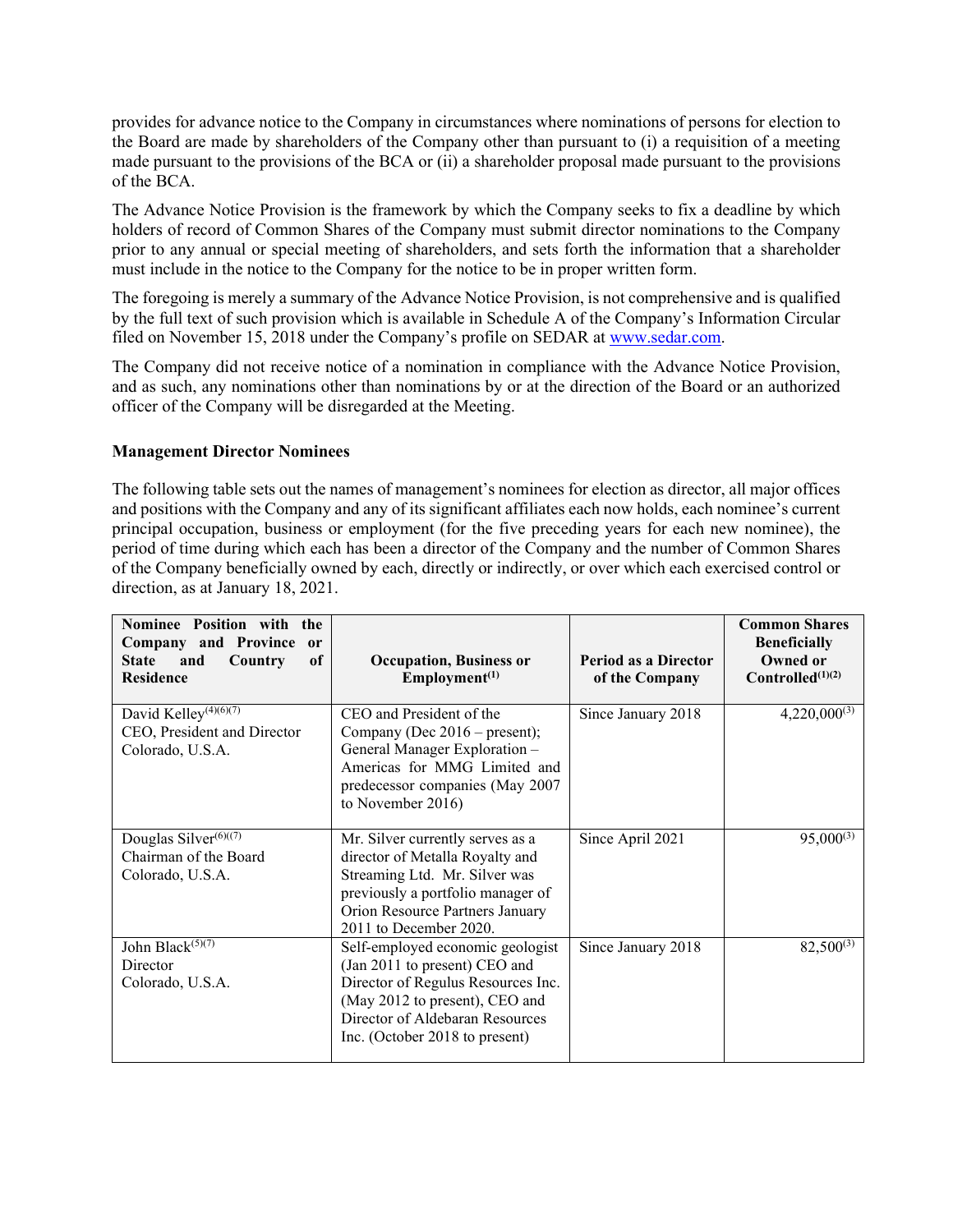| Nominee Position with the<br>Company and Province or<br><b>Country</b><br>0f<br>and<br><b>State</b><br><b>Residence</b> | <b>Occupation, Business or</b><br>Employment <sup>(1)</sup>                                                           | Period as a Director<br>of the Company | <b>Common Shares</b><br><b>Beneficially</b><br>Owned or<br>Controlled $(1)(2)$ |
|-------------------------------------------------------------------------------------------------------------------------|-----------------------------------------------------------------------------------------------------------------------|----------------------------------------|--------------------------------------------------------------------------------|
| Darren Devine $(4)(5)(6)$<br>Director<br>British Columbia, Canada                                                       | Principal of CDM Capital<br>Partners (2011 to present);<br>President of Chelmer Consulting<br>Corp. (2005 to present) | Since January 2018                     | $\mathrm{Nil}^{(3)}$                                                           |
| Thomas E. Wharton, Jr. $(4)(5)(6)$<br>Director<br>Nebraska, U.S.A.                                                      | President of Wharton<br>Consulting (August 2007 to<br>present)                                                        | Since January 2018                     | 7,557,879(3)                                                                   |

Notes:

- (1) The information as to principal occupation, business or employment and Common Shares beneficially owned or controlled is not within the knowledge of management of the Company and has been furnished by the respective nominees, or obtained from information available on SEDI.
- (2) On an undiluted basis.
- (3) This director also holds options to purchase additional Common Shares: Kelley as to 1,650,000; Silver as to 750,000; Black as to 725,000; Devine as to 725,000; and Wharton as to 725,000.
- (4) Member of the Audit Committee.
- (5) Member of the Compensation Committee.
- (6) Member of the Nominating and Corporate Governance Committee.
- (7) Member of the Technical Committee.

## **Biographies of Director Nominees**

## *David Kelley – Director / Chief Executive Officer /President*

Mr. Kelley is an economic geologist and exploration geochemist with more than 30 years of international exploration experience throughout the Americas, Central Asia and Australasia. Prior to Chakana, David was responsible for developing the exploration program at Las Bambas, Peru for MMG as the General Manager Exploration - Americas. Prior to this he worked for Oz Minerals, Zinifex, Newmont, WMC, BHP, Westmont Mining, and Gold Standard. He obtained a B.Sc. degree in geology from Colorado State University in 1985 and an M.Sc. degree in geology/geochemistry from the Colorado School of Mines in 1989. He is a past President of both the Society of Economic Geologists Foundation and the Association of Applied Geochemists.

## *Douglas Silver– Director / Chairman of the Board*

Mr. Silver was previously a portfolio manager of Orion Resource Partners, one of the world's largest mining private equity firms (managing approximately US\$6B in assets) and directly managed the \$1.1B sale of Orion's royalty streaming portfolio to Osisko Gold Royalties. Mr. Silver retired from Orion in December 2020. In 2018, Mr. Silver was inducted into the U.S. National Mining Hall of Fame. He holds an M.Sc. in Economic Geology from the University of Arizona and a B.A. in Geology and Zoology from the University of Vermont. He is also known for his philanthropic work with educators, women's issues and industry nonprofits. Mr. Silver is the founder of the Denver Gold Group, today the world's most prestigious gold investment conference.

## *John Black – Director*

Mr. Black is an economic geologist with more than 30 years of exploration experience in the Americas, Central Asia, the SW Pacific, and Eastern Europe/Western Asia. He first worked in South America in 1993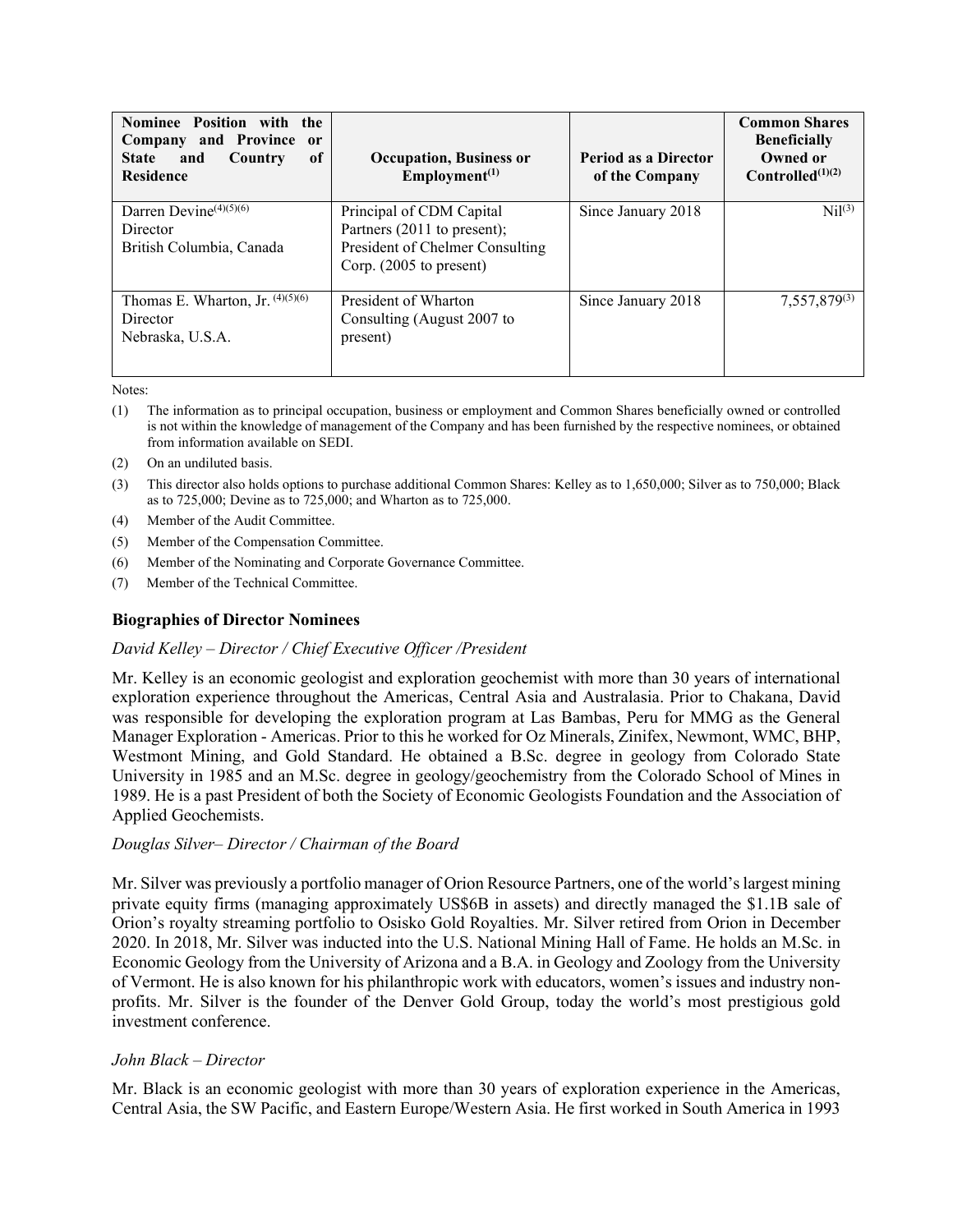and has been actively involved in mineral exploration throughout the continent for several companies since that time. Mr. Black was the founding President/CEO of Antares Minerals Inc. and was instrumental in that company acquiring the Haquira project in Peru. He was the key driver in negotiating the sale of Antares Minerals Inc. to First Quantum Minerals for C\$650 million. He subsequently became CEO and Director of Regulus Resources which is currently advancing the AntaKori copper-gold discovery in Peru. Most recently, Mr. Black has become CEO and Director of the Aldebaran Resources, a new company spun-out from Regulus Resources with a portfolio of projects in Argentina.

Mr. Black's early career included work with Bear Creek Mining Company, Kennecott Minerals Corporation, Rio Tinto and Western Mining Corporation.

His professional credentials include a B.Sc. degree in Geology from Stanford University in 1983 and an M.S. degree in Geology – Ore Deposits Exploration from Stanford University in 1988.

## *Darren Devine – Director*

Mr. Devine is the principal of CDM Capital Partners, a firm that provides corporate finance advisory services to private and public companies. Mr. Devine also acts as a director and/or officer to a number of junior public companies in the natural resource and technology sectors. In addition, Mr. Devine is an active member of the TSX Venture Exchange's Local Advisory Committee. Mr. Devine is qualified as a barrister and solicitor in British Columbia and as a solicitor in England & Wales and prior to founding CDM Capital Partners, practiced exclusively in the areas of corporate finance and securities law.

## *Thomas E. Wharton, Jr. – Director*

Mr. Wharton has over 30 years of experience in the development, marketing, management, financing, and the sale of early-stage companies. Since January 2011 Mr. Wharton has been the Investment Manager for Saint Thomas Capital Partners, evaluating and managing investments in the areas of junior mining, oil & gas, and business to business technology services. Mr. Wharton has had integral experience working with all aspects of public and private companies in both junior exploration and mining and is a Director of Dolly Varden Silver and Angel Gold.

Mr. Wharton received a Bachelor's degree in Business Administration from Creighton University in 1983 and began his career at Bozell & Jacob's Advertising. In 1988 Tom was promoted to Bozell's Business to Business New York Advertising division Poppe Tyson where he advanced to CFO and CIO in 1992. While CIO at Poppe Tyson, Mr. Wharton co-founded, managed, and was a Director for Poppe's ad sales network, Doubleclick Inc. where he assisted in its early management and initial financing. DoubleClick is now owned by Google.

## **Penalties, Sanctions and Cease Trade Orders**

Except as set out below, no proposed director is, as at the date of this information circular, or has been, within ten (10) years before the date of this information circular, a director, chief executive officer or chief financial officer of any company (including the Company, in respect of which the information circular is being prepared) that:

- a) was subject to an order that was issued while the proposed director was acting in the capacity as director, chief executive officer or chief financial officer; or
- b) was subject to an order that was issued after the proposed director ceased to be a director, chief executive officer or chief financial officer and which resulted from an event that occurred while that person was acting in the capacity as director, chief executive officer or chief financial officer; or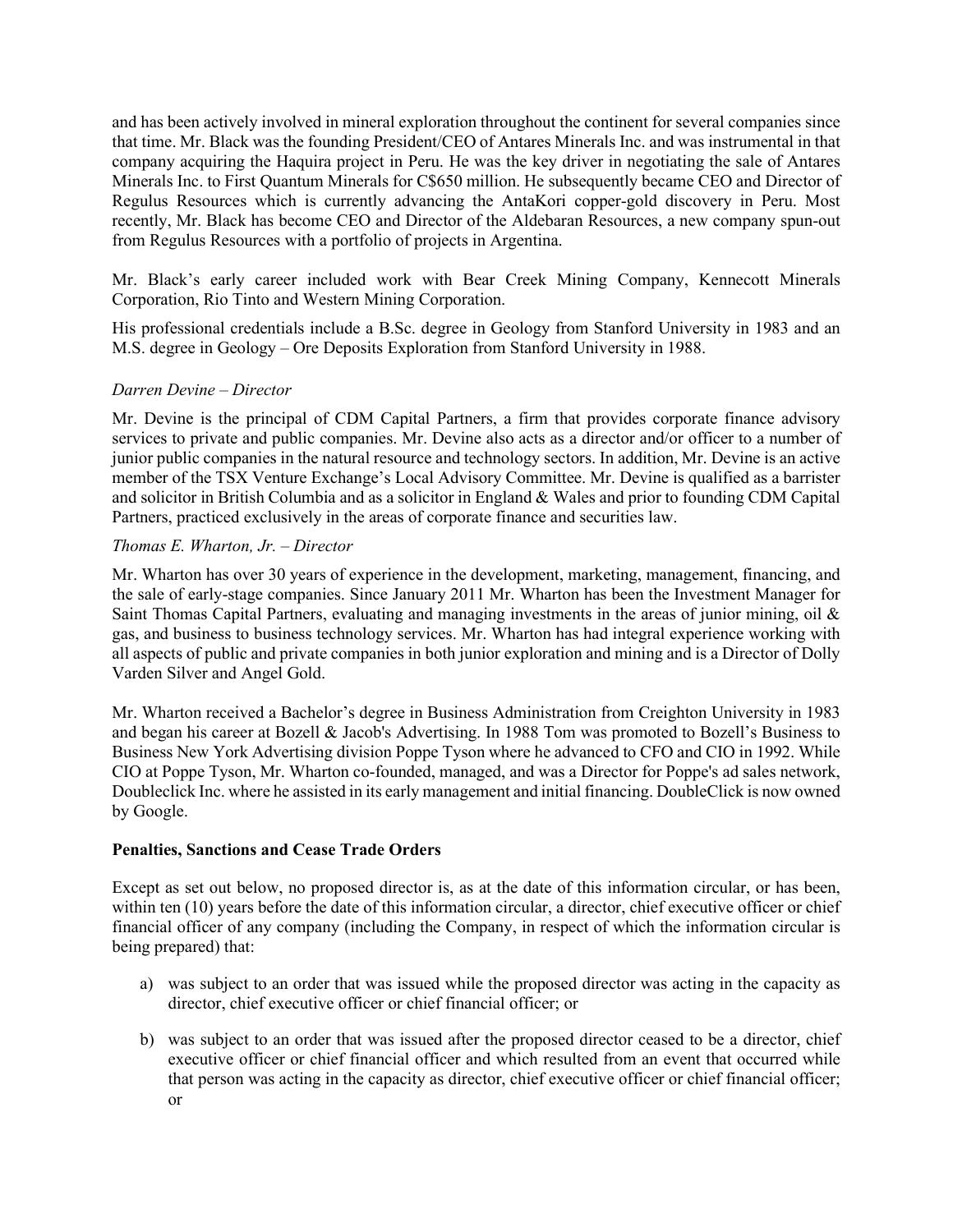- c) while that person was acting in that capacity, or within a year of that person ceasing to act in that capacity, became bankrupt, made a proposal under any legislation relating to bankruptcy or insolvency or was subject to or instituted any proceedings, arrangement or compromise with creditors or had a receiver, receiver manager or trustee appointed to hold its assets; or
- d) has, within the ten (10) years before the date of this information circular, become bankrupt, made a proposal under any legislation relating to bankruptcy or insolvency, or become subject to or instituted any proceedings, arrangement or compromise with creditors, or had a receiver, receiver manager or trustee appointed to hold the assets of the proposed director.

The British Columbia Securities Commission, as principal regulator, issued a management cease trade order (the "**Chakana MCTO**") against the Company on October 1, 2019 in connection with the late filing of the Company's annual financial statements, management's discussion and analysis and officer's certifications for the year ended May 31, 2019. The Chakana MCTO was revoked on November 19, 2019 in connection with the completion of the annual filings. Each of the proposed directors, other than Douglas Silver, was a director of the Company at the time of issuance of the Chakana MCTO.

The British Columbia Securities Commission, as principal regulator, issued a management cease trade order (the "**TrackX MCTO**") against TrackX Holdings Inc., a Company of which Darren Devine was acting as a director, on January 29, 2020 in connection with the late filing of the Company's financial statements, management's discussion and analysis and officer's certifications for the year ended September 30, 2019, the quarter ended December 31, 2019 and the quarter ended March 31, 2020. The TrackX MCTO was revoked on May 7, 2020 in connection with the completion of the filing of the financial statements.

# **APPOINTMENT OF AUDITOR**

Smythe LLP, Chartered Professional Accountants, of Suite 1700 – 475 Howe St., Vancouver, British Columbia, Canada V6C 2B3 will be nominated at the meeting for re-appointment as auditor for the ensuing year.

**Unless otherwise directed, the persons named in the enclosed form of proxy intend to vote FOR the appointment of Smythe LLP, Chartered Professional Accountants, as auditor of the Company until the close of the next annual general meeting, and the authorization of the directors of the Company to fix the remuneration to be paid to the auditors.**

# **AUDIT COMMITTEE AND RELATIONSHIP WITH AUDITOR**

The Company is a venture issuer as defined under National Instrument 52-110 – *Audit Committees* ("**NI 52-110**") and each venture issuer is required to disclose annually in its information circular certain information concerning the constitution of its Audit Committee and its relationship with its independent auditor, as set forth below.

## **The Audit Committee's Charter**

A copy of the Company's Audit Committee Charter was attached as Schedule A to the Company's information circular dated November 6, 2018 and filed on SEDAR at [www.sedar.com](http://www.sedar.com/) on November 15, 2018. The Audit Committee Charter was adopted by the Board on March 15, 2018 and the actions and decisions of the Audit Committee have been governed by the Charter since then, and continue to be so.

## **Composition of the Audit Committee**

The current Audit Committee members are Thomas E. Wharton, Jr. (chair), David Kelley and Darren Devine. Messrs Wharton and Devine are independent. Mr. Kelley is not independent as he is an officer of the Company. All Audit Committee members are considered to be financially literate.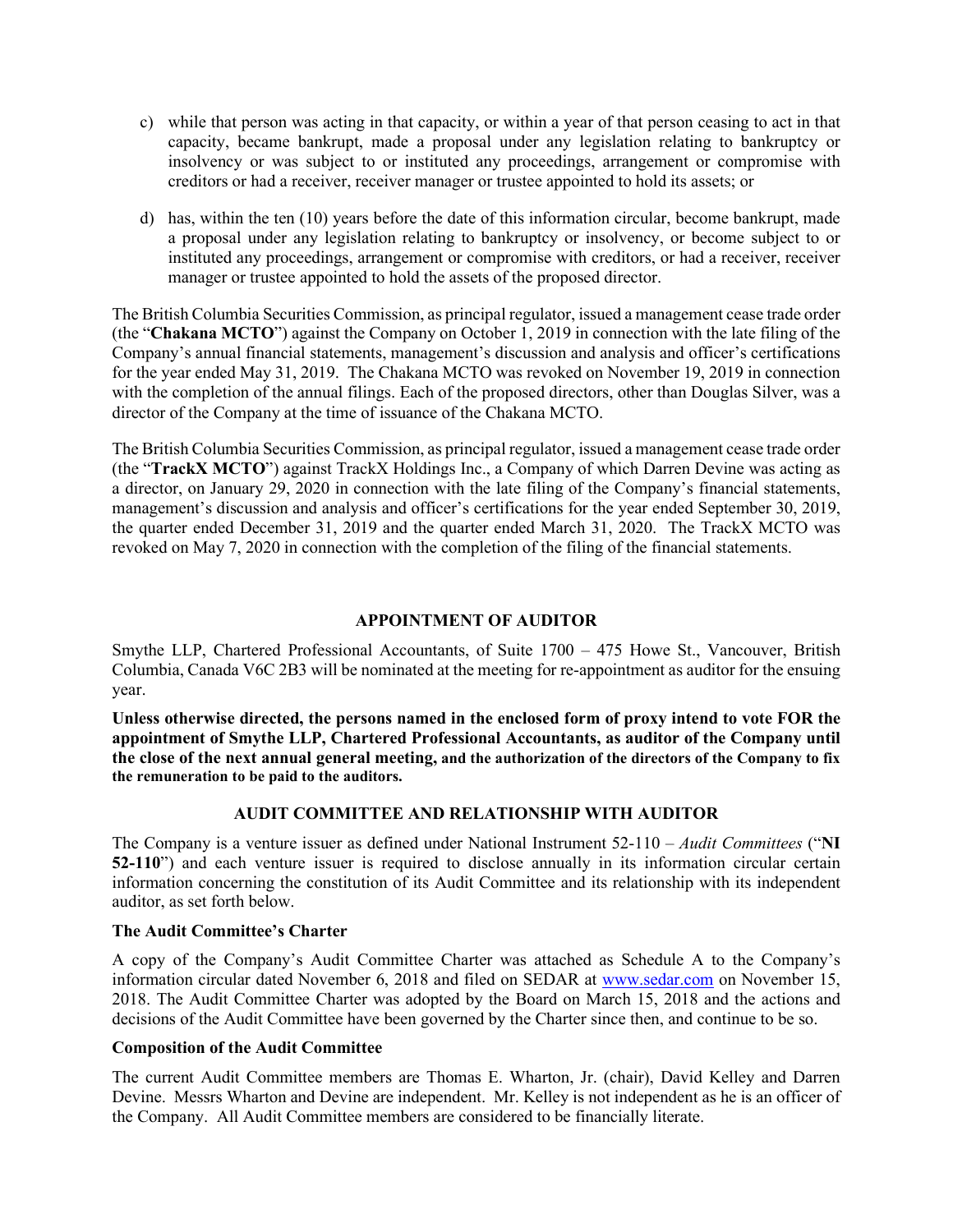A member of the Audit Committee is independent if the member has no direct or indirect material relationship with the Company. A material relationship means a relationship which could, in the Board's reasonable opinion, interfere with the exercise of a member's independent judgement.

A member of the Audit Committee is considered financially literate if he or she has the ability to read and understand a set of financial statements presenting a breadth and level of complexity of accounting issues generally comparable to the breadth and complexity of issues one can reasonably expect to be raised by the Company.

## **Relevant Education and Experience**

Each member of the Company's Audit Committee has adequate education and experience relevant to their performance as an Audit Committee member and, in particular, the requisite education and experience that provides the member with:

- a) an understanding of the accounting principles used by the Company to prepare its financial statements and the ability to assess the general application of those principles in connection with estimates, accruals and reserves;
- b) experience preparing, auditing, analyzing or evaluating financial statements that present a breadth and level of complexity of accounting issues that are generally comparable to the breadth and complexity of issues that can reasonably be expected to be raised by the Company's financial statements or experience actively supervising individuals engaged in such activities; and
- c) an understanding of internal controls and procedures for financial reporting.

See *Biographies of Director Nominees* above, in particular the biographies of each Audit Committee member, for more information concerning each Audit Committee member's education and experience.

## **Audit Committee Oversight**

The Audit Committee has not made any recommendations to the Board to nominate or compensate any auditor other than Smythe LLP.

## **Reliance on Certain Exemptions**

The Company's auditor, Smythe LLP, Chartered Professional Accountants has not provided any material non-audit services. At no time since the commencement of the Company's two most recently completed fiscal periods has the Company relied on the exemption in Section 2.4 of NI 52-110 (*De Minimis* Non-Audit Services), or an exemption from NI 52-110, in whole or in part, granted under Part 8 (*Exemptions*).

## **Pre-Approval Policies and Procedures**

The Audit Committee has not adopted specific policies and procedures for the engagement of non-audit services.

## **External Auditor Service Fees**

The Audit Committee has reviewed the nature and amount of the non-audit services provided by Smythe LLP to the Company to ensure auditor independence in the financial years ended May 31, 2021 and May 31, 2020. Fees incurred with Smythe LLP for audit and non-audit services in the last two fiscal periods are outlined in the following table: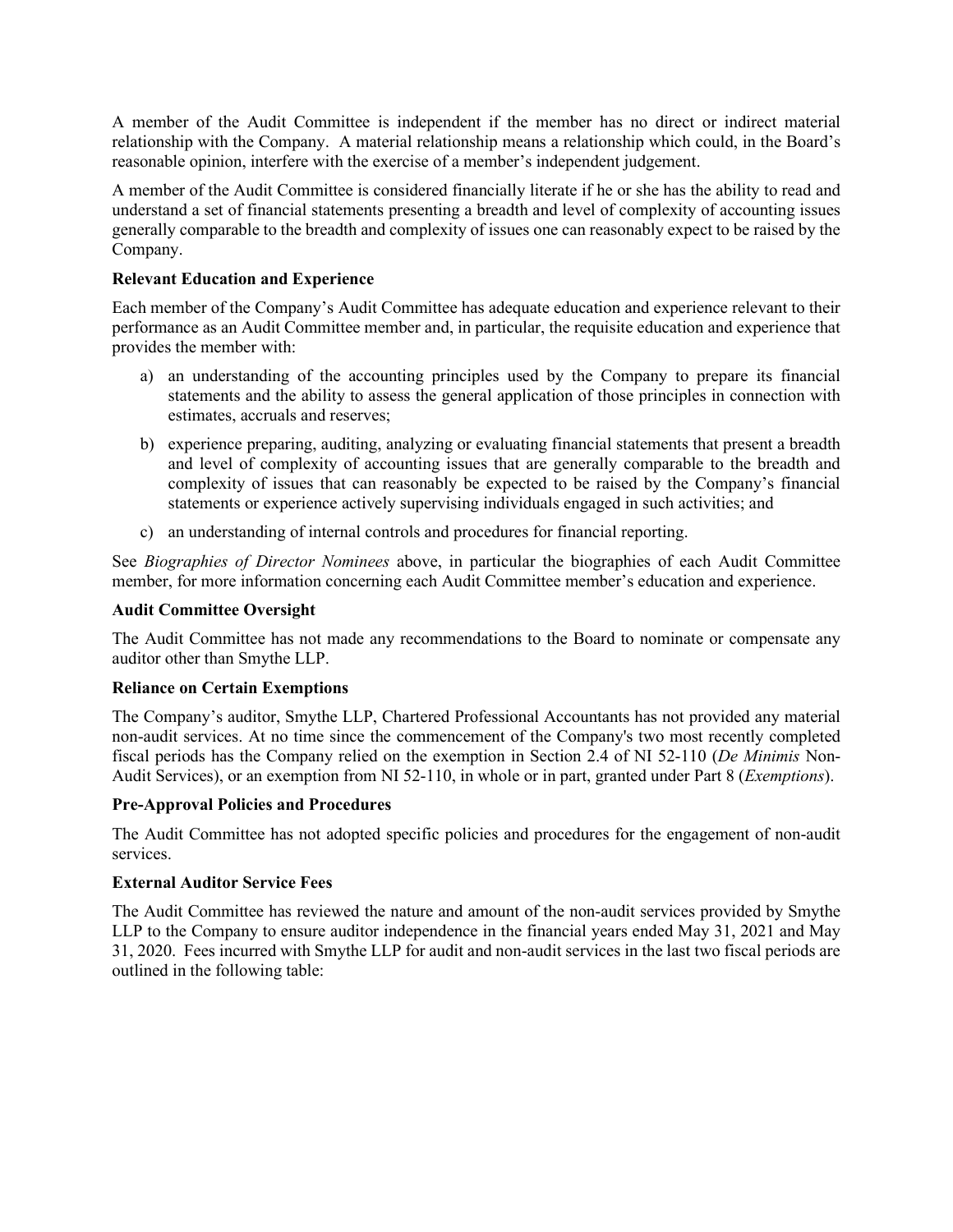| <b>Nature of Services</b>         | Fees Paid to Auditor in Year Ended May 31,<br>2021 (CS) | Fees Paid to Auditor in Year Ended May 31,<br>2020 (CS) |
|-----------------------------------|---------------------------------------------------------|---------------------------------------------------------|
| Audit Fees $(1)$                  | 31,000                                                  | 25,000                                                  |
| Audit-Related Fees <sup>(2)</sup> | Nil                                                     | Nil                                                     |
| Tax $Fees^{(3)}$                  | 3,500                                                   | 4.000                                                   |
| All Other Fees $(4)$              | Nil                                                     | Nil                                                     |
| <b>Total</b>                      | 34,500                                                  | 29,000                                                  |

Notes:

- (1) "Audit Fees" include fees necessary to perform the annual audit and quarterly reviews of the Company's consolidated financial statements. Audit Fees include fees for review of tax provisions and for accounting consultations on matters reflected in the financial statements. Audit Fees also include audit or other attest services required by legislation or regulation, such as comfort letters, consents, reviews of securities filings and statutory audits.
- (2) "Audit-Related Fees" include services that are traditionally performed by the auditor. These audit-related services include employee benefit audits, due diligence assistance, accounting consultations on proposed transactions, internal control reviews and audit or attest services not required by legislation or regulation.
- (3) "Tax Fees" include fees for all tax services other than those included in "Audit Fees" and "Audit-Related Fees". This category includes fees for tax compliance, tax planning and tax advice. Tax planning and tax advice includes assistance with tax audits and appeals, tax advice related to mergers and acquisitions, and requests for rulings or technical advice from tax authorities.

(4) "All Other Fees" include all other non-audit services.

### **Exemption**

The Company is a "venture issuer" as defined in NI 52-110 and relies on the exemption in section 6.1 of NI 52-110 relating to Parts 3 (*Composition of Audit Committee*) and 5 (*Reporting Obligations*).

## **CORPORATE GOVERNANCE**

### **General**

National Instrument 58-101 - Disclosure of Corporate Governance Practices ("NI 58-101") requires issuers to disclose their corporate governance practices and National Policy 58-201 – Corporate Governance Guidelines ("NP 58-201") provides guidance on corporate governance practices. This section sets out the Company's approach to corporate governance and addresses the Company's compliance with NI 58-101.

Corporate governance refers to the policies and structure of the board of directors of a company, whose members are elected by and are accountable to the company's shareholders. Corporate governance encourages establishing a reasonable degree of independence of the board of directors from executive management and the adoption of policies to ensure the board of directors recognizes the principles of good management. The Board is committed to sound corporate governance practices as such practices are both in the interests of shareholders and help to contribute to effective and efficient decision-making.

### **Board of Directors**

Directors are considered to be independent if they have no direct or indirect material relationship with the Company. A "material relationship" is a relationship which could, in the Board's opinion, be reasonably expected to interfere with the exercise of a director's independent judgment.

The Board facilitates its independent supervision over management of the Company through frequent meetings of the Board at which members of management or non-independent directors are not in attendance and by retaining independent consultants where it deems necessary.

Management is delegated the responsibility for meeting defined corporate objectives, implementing approved strategic and operating plans, carrying on the Company's business in the ordinary course, managing cash flow, evaluating new business opportunities, recruiting staff and complying with applicable regulatory requirements. The Board facilitates its independent supervision over management by reviewing and approving long-term strategic, business and capital plans, material contracts and business transactions,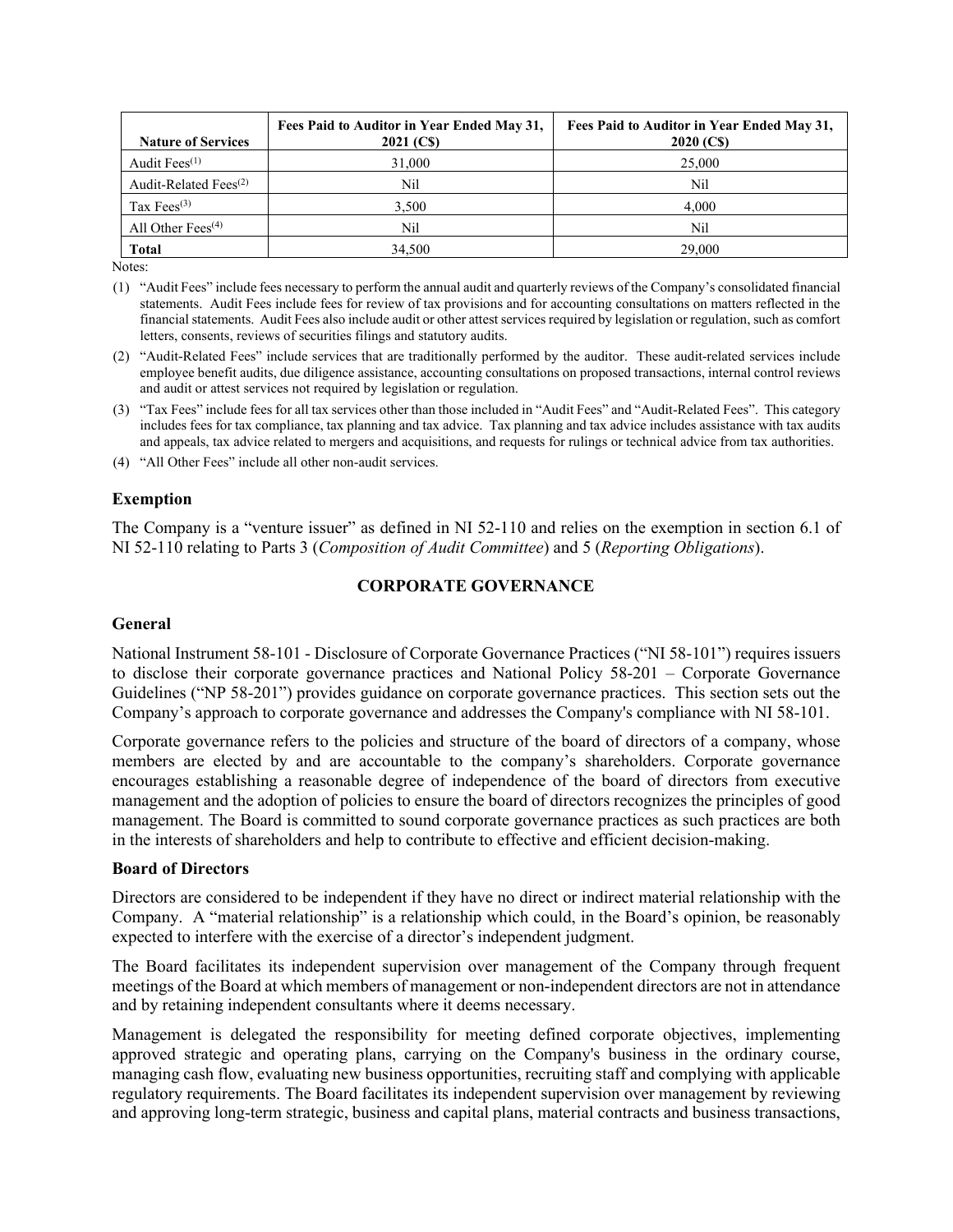and all debt and equity financing transactions. Through its Audit Committee, the Board examines the effectiveness of the Company's internal control processes and management information systems. The Board reviews executive compensation and recommends stock option grants.

The independent members of the Board are John Black, Darren Devine, Thomas E. Wharton Jr. and Douglas Silver. David Kelley is a not independent as he is an officer of the Company.

## *Directorships*

Certain members of the Board are currently serving on boards of directors of other reporting companies (or equivalent) as set out below:

| <b>Name of Director</b> | <b>Name of Reporting Issuer</b>                                                                                                                              | Exchange                                                                             |
|-------------------------|--------------------------------------------------------------------------------------------------------------------------------------------------------------|--------------------------------------------------------------------------------------|
| David Kelley            | Westward Gold Inc.                                                                                                                                           | <b>CSE</b>                                                                           |
| Darren Devine           | Dolly Varden Silver Corp.<br>Gladiator Metals Corp.<br>Just Kitchen Holdings Corp.<br>TrackX Holdings Corp.<br>WSM Ventures Corp.<br>Trenchant Capital Corp. | <b>TSXV</b><br><b>TSXV</b><br><b>TSXV</b><br><b>TSXV</b><br><b>CSE</b><br><b>CSE</b> |
| John Black              | Regulus Resources Inc.<br>Aldebaran Resources Inc.                                                                                                           | <b>TSXV</b><br><b>TSXV</b>                                                           |
| Thomas E. Wharton, Jr.  | Dolly Varden Silver Corp.<br>Angel Gold Corp.                                                                                                                | <b>TSXV</b><br><b>TSXV</b>                                                           |
| Douglas Silver          | Metalla Royalty & Streaming Ltd.                                                                                                                             | <b>TSXV</b>                                                                          |

## **Orientation and Continuing Education**

When new directors are appointed, they receive orientation, commensurate with their previous experience, on the Company's properties, business, technology and industry and on the responsibilities of directors.

Board meetings may also include presentations by the Company's management and employees to give the directors additional insight into the Company's business.

### **Ethical Business Conduct**

The Board has found that the fiduciary duties placed on individual directors by the Company's governing corporate legislation and the common law and the restrictions placed by applicable corporate legislation on an individual director's participation in decisions of the Board in which the director has an interest are sufficient to ensure that the Board operates independently of management and in the best interests of the Company.

### **Nomination of Directors**

The Board considers its size each year when it considers the number of directors to recommend for election at the annual meeting of Shareholders, taking into account the number required to carry out the Board's duties effectively and to maintain a diversity of views and experience.

The Company's nominating and corporate governance committee (the "NCG Committee") has responsibility for identifying potential Board candidates. There is no set process for identifying new candidates, but a pool of candidates may be generated using the existing network of the Company Board members, a search firm, or any other method that the Board may choose. Two of the three members of the NCG Committee are independent.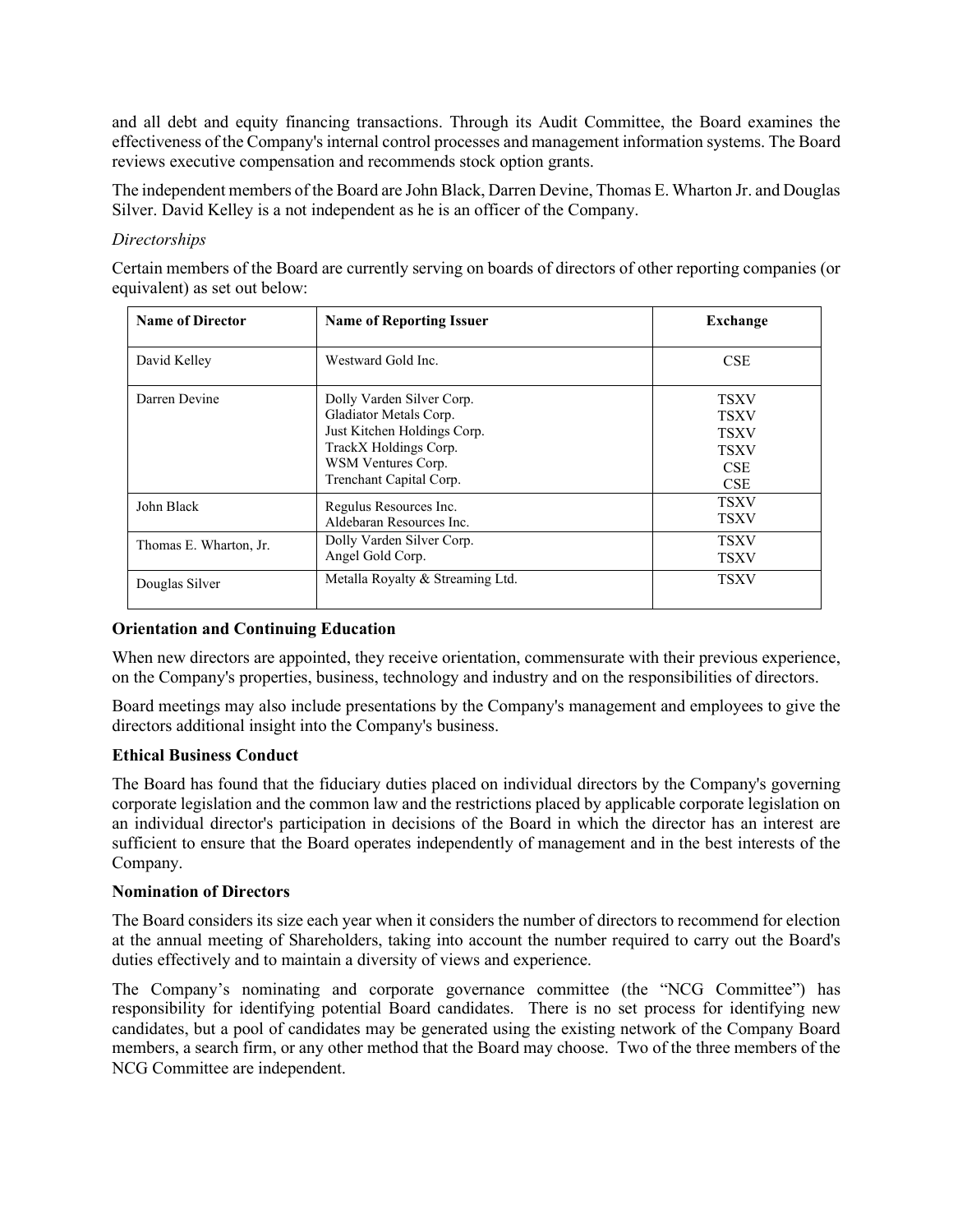## **Compensation**

The Board acting through its Compensation Committee determines compensation for the directors and compensation paid to the Chief Executive Officer. The procedures for this determination are described under Statement of Executive Compensation below.

### **Other Board Committees**

The Board has the following committees: Audit Committee, described above, the Compensation Committee, the Corporate Governance Committee and the Technical Committee.

### **Assessments**

The Board monitors the adequacy of information given to directors, communication between the Board and management, and the strategic direction and processes of the Board and the Audit Committee on an ongoing basis.

# **STATEMENT OF EXECUTIVE COMPENSATION**

## **General**

The following compensation information is provided as required under *Form 51-102F6V – Statement of Executive Compensation – Venture Issuers,* (the "**F6V**") as such is defined in NI 51-102.

For the purposes of this form F6V:

"**compensation securities**" includes stock options, convertible securities, exchangeable securities and similar instruments including stock appreciation rights, deferred share units and restricted stock units granted or issued by the company or one of its subsidiaries for services provided or to be provided, directly or indirectly, to the company or any of its subsidiaries; and

"**NEO**" or "**named executive officer**" means each of the following individuals:

- i. each individual who, in respect of the company, during any part of the most recently completed financial year, served as chief executive officer ("**CEO**"), including an individual performing functions similar to a CEO;
- ii. each individual who, in respect of the company, during any part of the most recently completed financial year, served as chief financial officer ("**CFO**"), including an individual performing functions similar to a CFO;
- iii. in respect of the company and its subsidiaries, the most highly compensated executive officer other than the individuals identified in paragraphs (a) and (b) at the end of the most recently completed financial year whose total compensation was more than \$150,000, as determined in accordance with subsection 1.3(5), for that financial year;
- iv. each individual who would be a named executive officer under paragraph (c) but for the fact that the individual was not an executive officer of the company, requirements and was not acting in a similar capacity, at the end of that financial year.

# **Director and Named Executive Officer Compensation**

The following executive compensation disclosure is in respect of David Kelley, CEO, and Xavier Wenzel, CFO, as the Company's NEOs; and David Kelley, Douglas Silver, John Black, Darren Devine and Thomas E. Wharton Jr. as directors and Douglas Kirwin as a former director.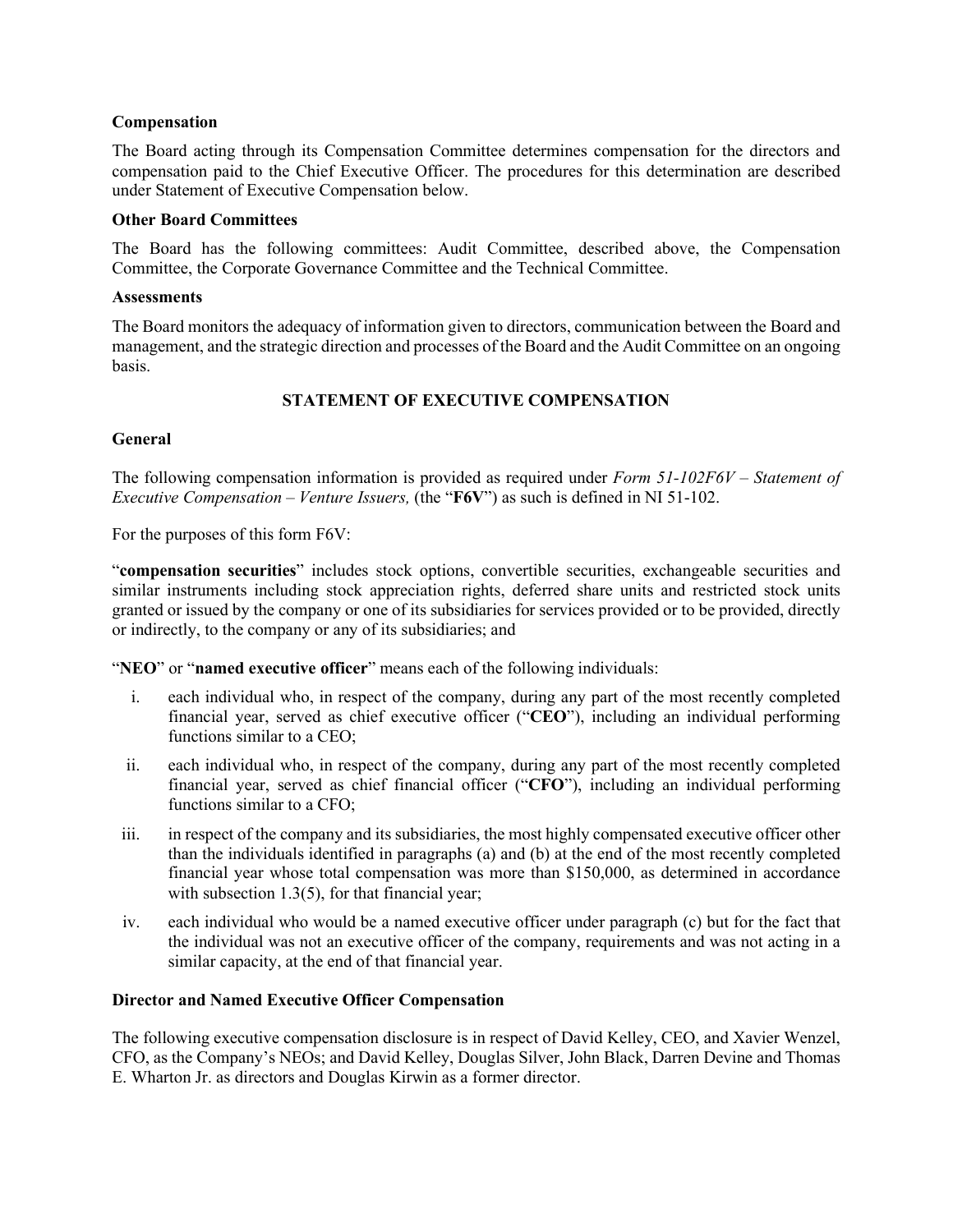On January 29, 2018, in connection with a reverse takeover transaction, David Kelley, Douglas Kirwin, John Black, Darren Devine and Thomas E. Wharton Jr. became the directors of the Company and David Kelley was appointed President and CEO. Mr. Wenzel, was appointed CFO of the Company effective February 1, 2020 to fill the vacancy created by the resignation of the former CFO Kevin Ma and Douglas Silver was appointed April 21, 2021 to fill the vacancy created by Chairman and Director, Douglas Kirwin.

The following compensation table, excluding options and compensation securities, provides a summary of the compensation paid by the Company to the Company's NEOs and members of the Board for the financial years ended May 31, 2021, May 31, 2020. Options and compensation securities are disclosed under the heading "*Share Options and Other Compensation Securities*" below.

| Table of compensation excluding compensation securities |      |                                                                                    |                             |                                           |                                       |                                                      |                                             |
|---------------------------------------------------------|------|------------------------------------------------------------------------------------|-----------------------------|-------------------------------------------|---------------------------------------|------------------------------------------------------|---------------------------------------------|
| Name and<br><b>Principal Position</b>                   | Year | Salary,<br>consulting<br>fee,<br>retainer or<br>commissio<br>$\mathbf n$<br>$(\$)$ | <b>Bonus</b><br><b>(\$)</b> | Committee<br>or meeting<br>fees<br>$(\$)$ | Value of<br><b>Perquisites</b><br>(S) | Value of all<br>other<br>compensation<br><b>(\$)</b> | <b>Total</b><br>compensation<br><b>(\$)</b> |
| David Kelley                                            | 2021 | 258,401                                                                            | Nil                         | Nil                                       | Nil                                   | Nil                                                  | 258,401                                     |
| CEO and Director                                        | 2020 | 268,005                                                                            | Nil                         | Nil                                       | Nil                                   | Nil                                                  | 268,005                                     |
| Xavier Wenzel <sup>(1)</sup>                            | 2021 | Nil                                                                                | Nil                         | Nil                                       | Nil                                   | Nil                                                  | Nil                                         |
| <b>CFO</b>                                              | 2020 | Nil                                                                                | Nil                         | Nil                                       | Nil                                   | Nil                                                  | Nil                                         |
| John Black,                                             | 2021 | 12,000                                                                             | Nil                         | Nil                                       | Nil                                   | Nil                                                  | 12,000                                      |
| Director                                                | 2020 | 12,000                                                                             | Nil                         | Nil                                       | Nil                                   | Nil                                                  | 12,000                                      |
| Darren Devine,                                          | 2021 | 60,000                                                                             | Nil                         | Nil                                       | Nil                                   | Nil                                                  | 60,000                                      |
| Director                                                | 2020 | 60,000                                                                             | Nil                         | Nil                                       | Nil                                   | Nil                                                  | 60,000                                      |
| Douglas Silver,                                         | 2021 | Nil                                                                                | Nil                         | Nil                                       | Nil                                   | Nil                                                  | Nil                                         |
| Director                                                | 2020 | Nil                                                                                | Nil                         | Nil                                       | Nil                                   | Nil                                                  | Nil                                         |
| Thomas E. Wharton, Jr.,                                 | 2021 | 12,000                                                                             | Nil                         | Nil                                       | N <sub>il</sub>                       | Nil                                                  | 12,000                                      |
| Director                                                | 2020 | 27,000                                                                             | Nil                         | Nil                                       | Nil                                   | Nil                                                  | 27,000                                      |
| Douglas Kirwin,                                         | 2021 | 71,380                                                                             | Nil                         | Nil                                       | Nil                                   | Nil                                                  | 71,380                                      |
| Former Director                                         | 2020 | 80,416                                                                             | Nil                         | Nil                                       | Nil                                   | Nil                                                  | 80,416                                      |

Notes:

(1) The Corporation is party to a consulting agreement with Fehr & Associates, Chartered Professional Accountants ("Fehr"), of which Mr. Wenzel is an associate, to provide the services of Mr. Wenzel as the Corporation's CFO as well as financial consulting, accounting and bookkeeping services. Under the agreement with Fehr, the Corporation pays a monthly fee of \$8,500 to Fehr for such services including Mr. Wenzel's services as CFO on behalf of the Corporation. Mr. Wenzel receives his remuneration through Fehr and is not paid directly by the Corporation for his services as CFO.

## **Stock Options and Other Compensation Securities**

The Board of Directors of the Company implemented a stock option plan effective April 12, 2012, which was subsequently amended and restated on July 18, 2017 (the "**Option Plan**"). The number of common shares which may be issued pursuant to options granted under the Option Plan is a maximum of 10% of the issued and outstanding common shares, on a non-diluted basis, at the time of the grant.

The purpose of the Option Plan is to attract and motivate directors, senior officers, employees, management company employees and consultants (collectively, the "**Optionees**") and to give such persons, as additional compensation, the opportunity to participate in the success of the Company. Under the Option Plan, options are exercisable over periods of up to 10 years as determined by the Company's board of directors and are required to have an exercise price no less than the closing market price of the common shares on the trading day immediately preceding the day on which the Company announces the grant of options (or, if the grant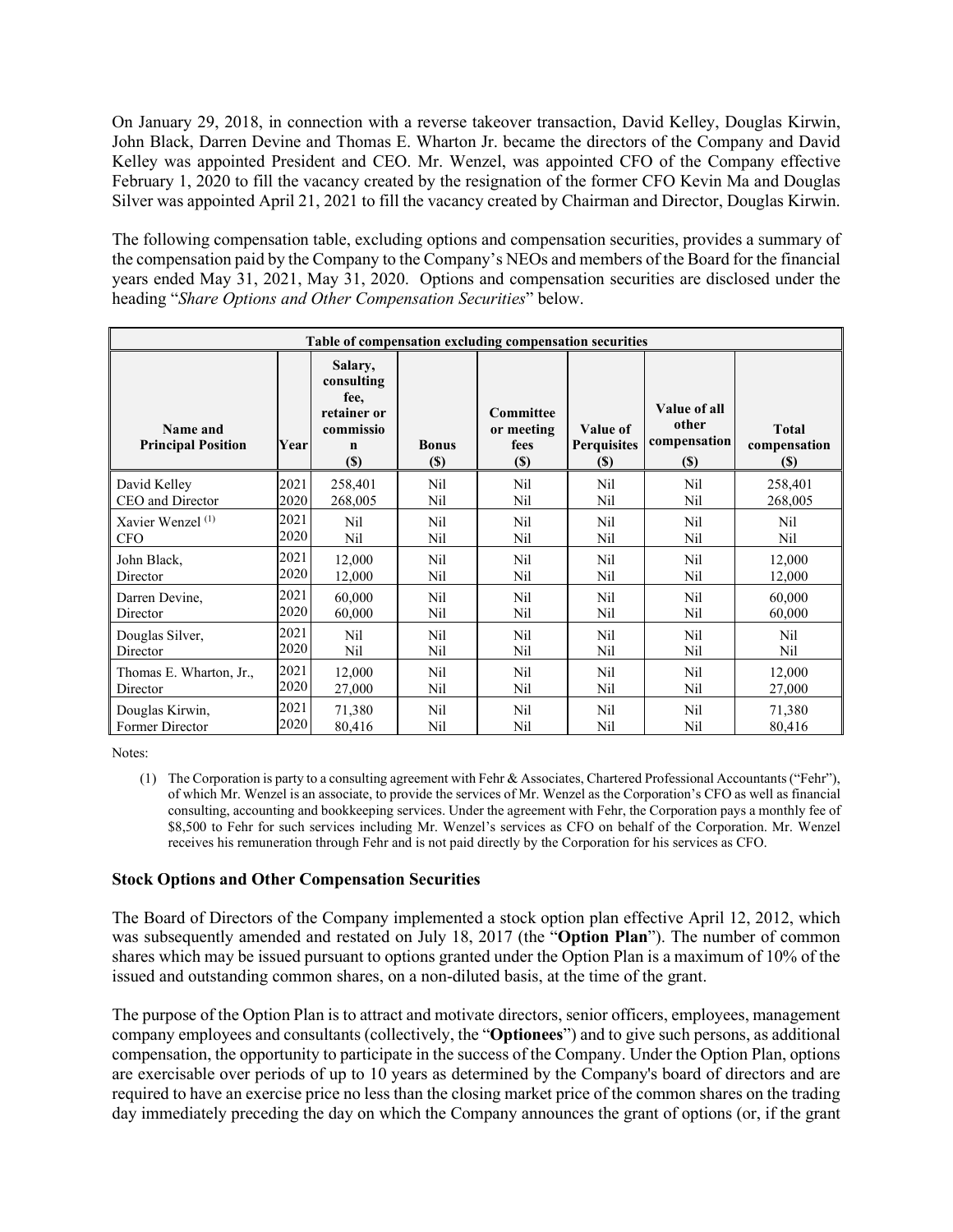is not announced, the closing market price prevailing on the day that the option is granted), less the applicable discount, if any, permitted by the policies of the TX Venture Exchange and approved by the Company's Board of Directors. Options are not assignable nor transferrable by an Optionee. The number of shares which may be reserved for issuance to any one individual may not exceed 5% of the issued shares on a yearly basis (without shareholder approval) or 2% if an Optionee is engaged in investor relations activities or is a consultant. The Option Plan contains no vesting requirements, but permits the Company's Board of Directors to specify a vesting schedule in its discretion, subject to the TSX Venture Exchange's minimum vesting requirements, if any.

The Option Plan provides that, on the death or disability of an option holder, all vested options will expire at the earlier of 365 days after the date of death or disability and the expiry date of such options. Where an Optionee is terminated for cause, any outstanding options (whether vested or unvested) are cancelled as of the date of termination. If an Optionee retires or voluntarily resigns or is otherwise terminated by the Company other than for cause, then all vested options held by such Optionee will expire at the earlier of (i) the expiry date of such options and (ii) the date which is 90 days ( $30$  days if the Optionee was engaged in investor relations activities) after the Optionee ceases its office, employment or engagement with the Company.

The Option Plan is administered by the Board of Directors of the Company, which has full and final authority with respect to the granting of all options thereunder. Upon any corporate reorganization, such as a consolidation, merger, or amalgamation or other such transaction combining of the assets of two companies, the Optionee will have an option to purchase the kind and amount of securities they would have been entitled to purchase.

As at December 14, 2021 there were 111,410,363 Common Shares outstanding. Accordingly, a maximum aggregate of 11,141,036 Common Shares are available for reserve for exercise of options under the Option Plan. There are currently 10,010,000 options outstanding to purchase 10,010,000 Common Shares. Accordingly, 1,131,036 Common Shares remain available for reserve for exercise of options under the Option Plan.

The following table discloses all compensation securities granted or issued to each director and NEO by the Company, or a subsidiary of the Company, in the most recently completed financial year ended May 31, 2021 for services provided or to be provided, directly or indirectly, to the Company, or a subsidiary of the Company.

| <b>Compensation Securities</b>                  |                                                   |                                                                                                                        |                                                          |                                                      |                                                                                                   |                                                                                    |                                  |
|-------------------------------------------------|---------------------------------------------------|------------------------------------------------------------------------------------------------------------------------|----------------------------------------------------------|------------------------------------------------------|---------------------------------------------------------------------------------------------------|------------------------------------------------------------------------------------|----------------------------------|
| <b>Name and Position</b>                        | Type of<br><b>Compensation</b><br><b>Security</b> | Number of<br><b>Compensation</b><br>Securities,<br>underlying<br>securities and<br>percentage of<br>class<br>$^{(\#)}$ | Date of<br><b>Grant</b> or<br><b>Issue</b><br>(mm/dd/yy) | Issue,<br>conversion<br>or exercise<br>price<br>(\$) | <b>Closing</b><br>price of<br>security or<br>underlying<br>security on<br>date of<br>grant<br>(S) | Closing<br>price of<br>security or<br>underlying<br>security at<br>year end<br>(S) | <b>Expiry Date</b><br>(mm/dd/yy) |
| David Kelley <sup>(1)</sup><br>Director and CEO | Share Options                                     | 400,000<br>1.25%<br>250,000<br>1.48%                                                                                   | 07/10/2020<br>04/22/2021                                 | \$0.40<br>\$0.50                                     | \$0.44<br>\$0.465                                                                                 | \$0.385<br>\$0.385                                                                 | 07/10/2025<br>04/22/2026         |
| Xavier Wenzel<br><b>CFO</b>                     | Share Options                                     | 90,000<br>$1\%$<br>90,000<br>$1\%$                                                                                     | 07/10/2020<br>04/22/2021                                 | \$0.40<br>\$0.50                                     | \$0.44<br>\$0.465                                                                                 | \$0.385<br>\$0.385                                                                 | 07/10/2025<br>04/22/2026         |
| Douglas Silver<br>Director                      | Share Options                                     | 750,000<br>$<1\%$                                                                                                      | 04/22/2021                                               | \$0.50                                               | \$0.465                                                                                           | \$0.385                                                                            | 04/22/2026                       |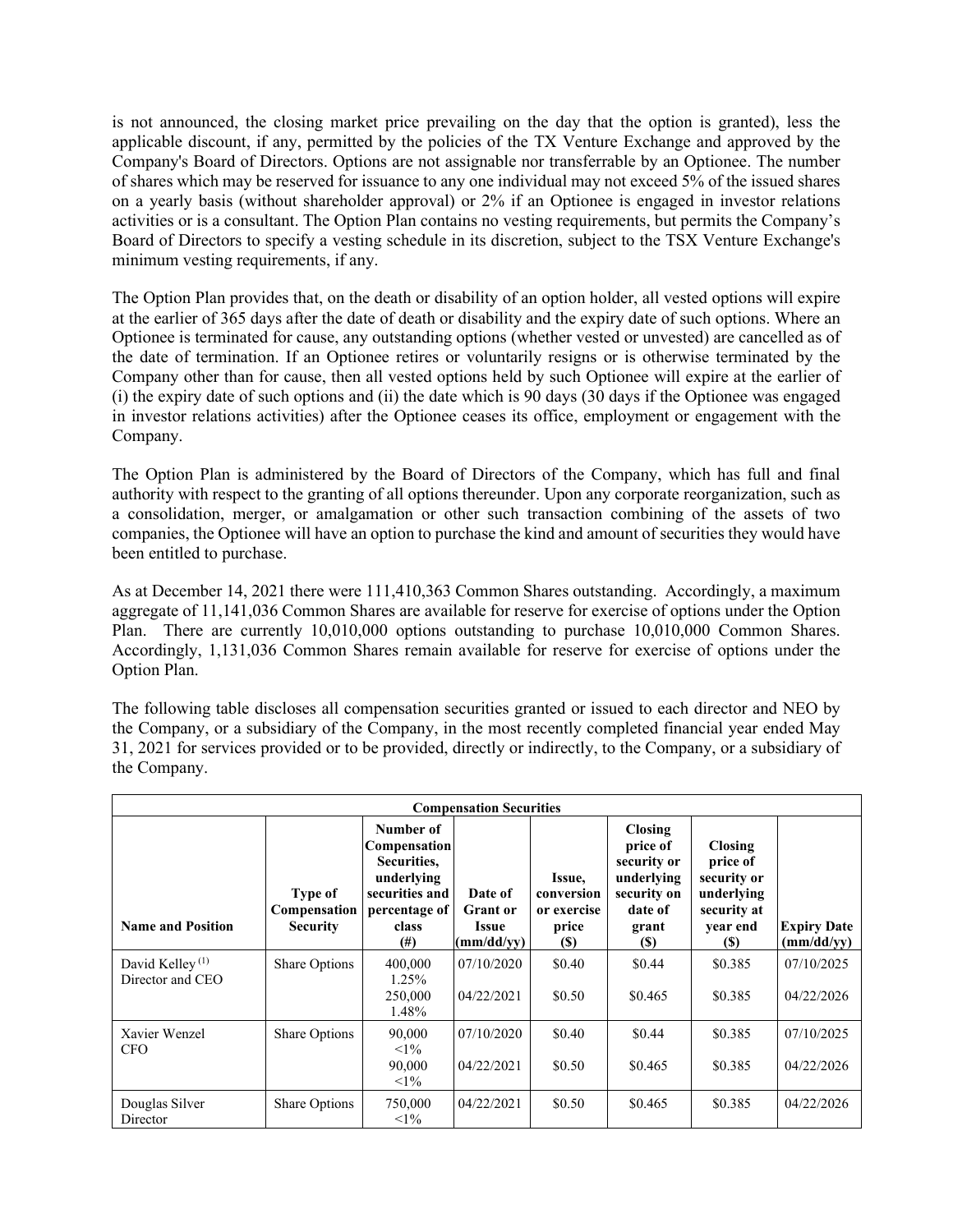| <b>Compensation Securities</b>        |                                                   |                                                                                                                       |                                                          |                                                             |                                                                                                   |                                                                                                   |                                  |
|---------------------------------------|---------------------------------------------------|-----------------------------------------------------------------------------------------------------------------------|----------------------------------------------------------|-------------------------------------------------------------|---------------------------------------------------------------------------------------------------|---------------------------------------------------------------------------------------------------|----------------------------------|
| <b>Name and Position</b>              | Type of<br><b>Compensation</b><br><b>Security</b> | Number of<br><b>Compensation</b><br>Securities,<br>underlying<br>securities and<br>percentage of<br>class<br>$^{(#)}$ | Date of<br><b>Grant</b> or<br><b>Issue</b><br>(mm/dd/yy) | Issue,<br>conversion<br>or exercise<br>price<br><b>(\$)</b> | <b>Closing</b><br>price of<br>security or<br>underlying<br>security on<br>date of<br>grant<br>(S) | <b>Closing</b><br>price of<br>security or<br>underlying<br>security at<br>year end<br><b>(\$)</b> | <b>Expiry Date</b><br>(mm/dd/yy) |
| John Black $(2)$<br>Director          | Share Options                                     | 250,000<br>$1\%$<br>250,000<br>$<1\%$                                                                                 | 07/10/2020<br>04/22/2021                                 | \$0.40<br>\$0.50                                            | \$0.44<br>\$0.465                                                                                 | \$0.385<br>\$0.385                                                                                | 07/10/2025<br>04/22/2026         |
| Darren Devine $(3)$<br>Director       | Share Options                                     | 250,000<br>$<1\%$<br>250,000<br>$<1\%$                                                                                | 07/10/2020<br>04/22/2021                                 | \$0.40<br>\$0.50                                            | \$0.44<br>\$0.465                                                                                 | \$0.385<br>\$0.385                                                                                | 07/10/2025<br>04/22/2026         |
| Thomas Wharton, Jr. $(4)$<br>Director | <b>Share Options</b>                              | 250,000<br>$1\%$<br>250,000<br>$1\%$                                                                                  | 07/10/2020<br>04/22/2021                                 | \$0.40<br>\$0.50                                            | \$0.44<br>\$0.465                                                                                 | \$0.385<br>\$0.385                                                                                | 07/10/2025<br>04/22/2026         |

#### Notes:

- (1) In addition to the options disclosed in the table above, as of May 31, 2021, David Kelley held 1,000,000 options to purchase 1,000,000 common shares at \$0.40 until September 14, 2022.
- (2) In addition to the options disclosed in the table above, as of May 31, 2021, John Black held 225,000 options to purchase 225,000 common shares at \$0.40 until September 14, 2022.
- (3) In addition to the options disclosed in the table above, as of May 31, 2021, Darren Devine held 225,000 options to purchase 225,000 common shares at \$0.40 until September 14, 2022.
- (4) In addition to the options disclosed in the table above, as of May 31, 2021, Thomas Wharton, Jr. held 225,000 options to purchase 225,000 common shares at \$0.40 until September 14, 2022.

### **Exercise of Compensation Securities by NEOs and Directors**

There were no compensation securities exercised by any of the NEOs or directors of the Company during the financial year ended May 31, 2021.

### **Employment, Consulting and Management Agreements**

### *Executive Employment Agreement with David Kelley*

The Company entered into an Executive Employment Agreement dated December 3, 2018 with David Kelley in respect to Mr. Kelley's position as the Company's Chief Executive Officer (the "Kelley Agreement").

Under the Kelley Agreement, Mr. Kelley is paid an annual salary in the amount of US\$200,000 per year. In the event Company terminates the Kelley Agreement without cause, or Mr. Kelley resigns for good reason, Company will provide Mr. Kelley with:

- a) a lump sum cash payment equal to the greater of (A) USD\$200,000, and (B) one (1) year's salary as in effect immediately prior to the date of termination;
- b) a pro-rated lump sum cash payment equal to the greater of  $(A)$  the average performance bonus that Mr. Kelley received for each of the two preceding fiscal years; and (B) the performance bonus that Mr. Kelley received during the preceding fiscal year (provided, however, that if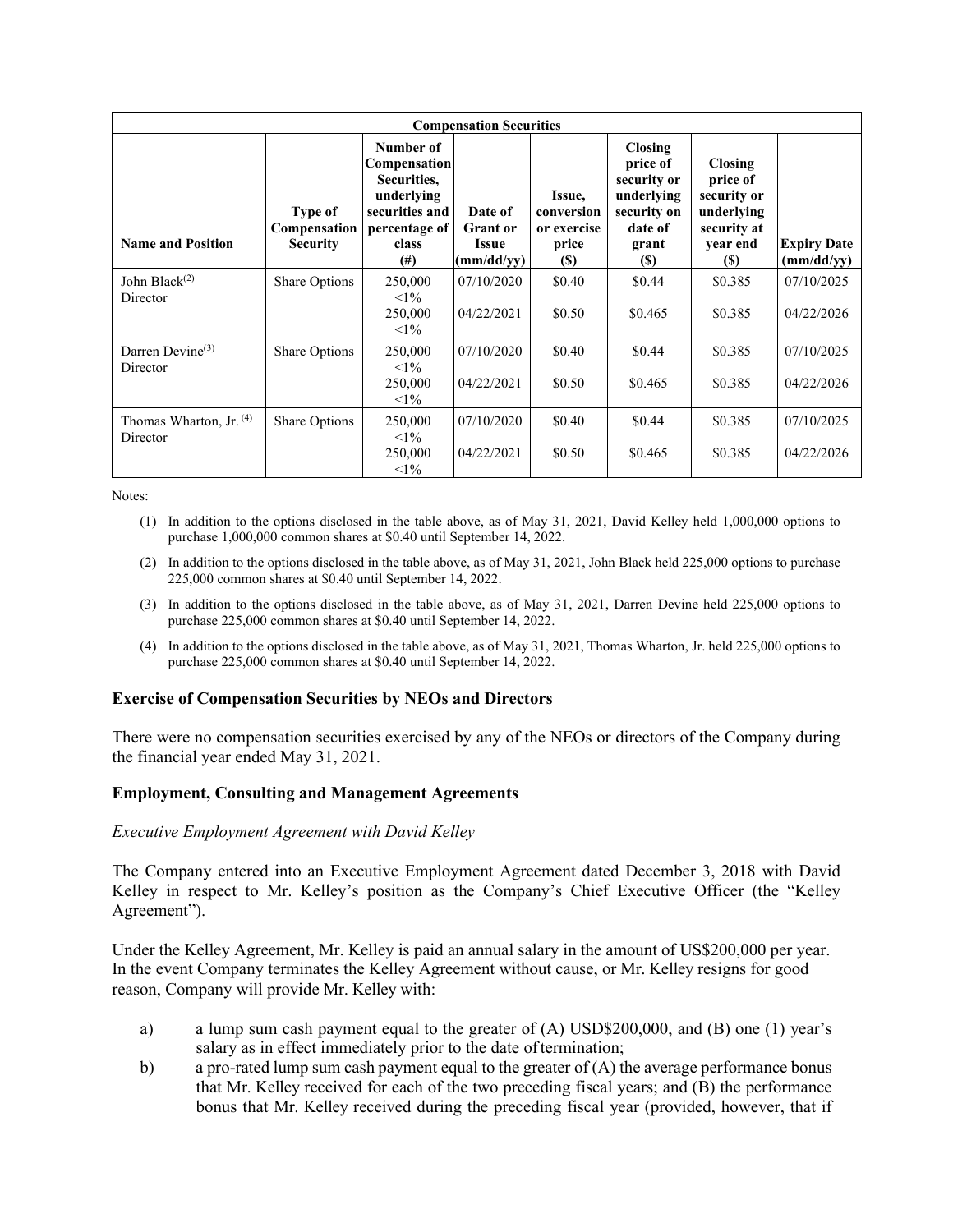Mr. Kelley is not employed for a sufficient time to have received a performance bonus, such calculation will assume that a target performance bonus, if any, was paid) pro-rated for the period of time Mr. Kelley was employed by the Company in the current fiscal period (for greater clarity, if Mr. Kelley's date of termination was six months following the beginning of a fiscal period the cash payment would be reduced by  $50\%$ ;

- c) the continuation of Mr. Kelley's benefits for a period of twelve (12) months following the date of termination (provided, however, that if the Company cannot provide, for any reason, Mr. Kelley or his dependents with the opportunity to participate in the benefits, the Company shall pay Mr. Kelley a lump sum cash payment, payable within 60 days following the date the Company determines it cannot provide such benefits, in an amount equal to the fair market value of such benefits);
- d) the acceleration of the vesting of all equity awards that would otherwise vest during the twelve (12) month period following the date of termination, and payment of all amounts owed, and satisfaction of all other obligations related to, all equity awards that are so vested in accordance with the foregoing;
- e) accrued obligations being (i) earned but unpaid base salary through the date of termination; (ii) payment of any annual, long-term, or other cash incentive award (including performance bonuses) earned in respect to any period ending on or before the date of termination, or payable (but not yet paid) on or before the date of termination; (iii) a lump sum payment in respect of accrued but unused vacation days; and (iv) any unpaid expense or other reimbursements due; and
- f) to the extent permitted by applicable law, Company shall extend the expiry date of any options Mr. Kelley holds to the date that is 12 months after the date of termination.

In the event (i) the Company terminates Mr. Kelley's employment without cause within nine (9) months of a change of control, or (ii) Mr. Kelley resigns for good reason within nine (9) months of a change of control, then, in addition to any payment that may be due as stated above, the Company shall pay Mr. Kelley a lump sum cash payment equal to the greater of (A) USD\$200,000, and (B) one (1) year's salary as in effect immediately prior to the date of termination (the "*Change of Control Payment*"). In such event, if the date of termination occurs prior to the change of control, then the Company shall pay Mr. Kelley the Change of Control Payment within 20 business days after the change of control. If the change of control occurs prior to the date of termination, then the Company shall pay Mr. Kelley the Change of Control Payment within 20 business days after date of termination. In the event Mr. Kelley resigns without good reason within nine (9) months after a change of control, then the Company shall pay Mr. Kelley a lump sum cash payment equal to the greater of (A) USD\$200,000, and (B) one (1) year's salary as in effect immediately prior to the date of termination.

## **Oversight and Description of Director and Named Executive Officer Compensation**

## *Elements of the Compensation Program*

The responsibilities relating to executive and director compensation, including reviewing and recommending compensation of the Company's officers and employees and overseeing the Company's base compensation structure and equity-based compensation program is performed by the Board as a whole. The Board also assumes responsibility for reviewing and monitoring the long-range compensation strategy for the Company's senior management. The Board generally reviews the compensation of senior management on an annual basis taking into account compensation paid by other issuers of similar size and activity and the performance of officers generally and in light of the Company's goals and objectives.

The Company is a junior resource company with limited resources. The compensation for senior management of the Company is designed to ensure that the level and form of compensation achieves certain objectives, including: (a) attracting and retaining talented, qualified and effective executives; (b) motivating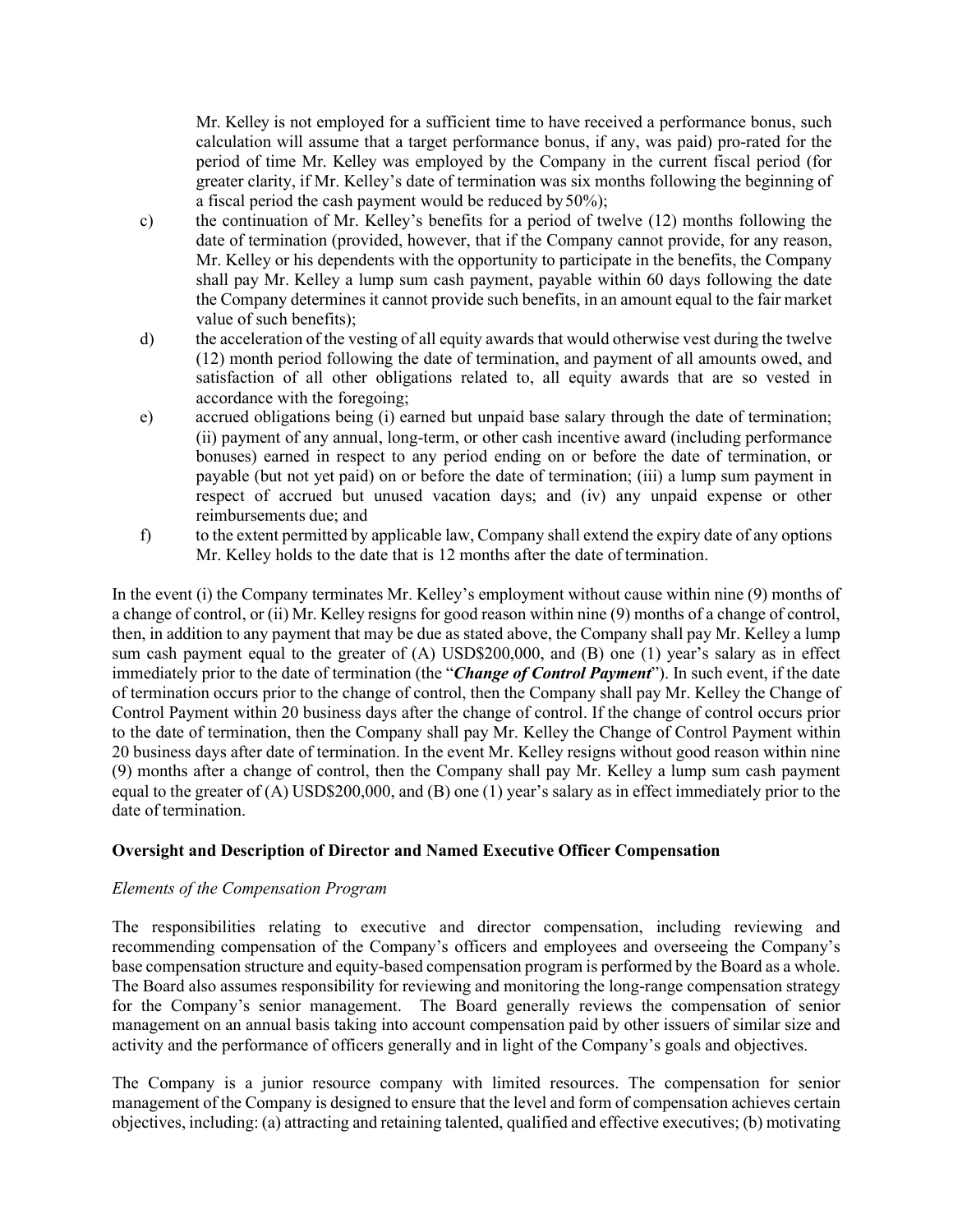the short and long-term performance of executives; and (c) better aligning the interests of executive officers with those of the Company's shareholders. In the Board's view, paying salaries which are competitive in the markets in which the Company operates is a first step to attracting and retaining talented, qualified and effective executives. Competitive salary information on comparable companies is compiled from a variety of sources, including national and international publications.

The Board determines the compensation for the CEO and compensation of the Company's executives is also determined by the Board. In each case, the Board takes into consideration the prior experience of the executive, industry standards, competitive salary information on comparable companies of similar size and stage of development, the degree of responsibility and participation of the executive in the day-to-day affairs of the Company, and the Company's available cash resources.

In the Board's view, to attract and retain qualified and effective executives, the Company must pay base salaries which are reasonable in relation to the level of service expected while remaining competitive in the markets in which the Company operates.

The Board has assessed the Company's compensation plans and programs for its executive officers to ensure alignment with the Company's business plan and to evaluate the potential risks associated with those plans and programs. The Board has concluded that the compensation policies and practices do not create any risks that are reasonably likely to have a material adverse effect on the Company. The Board considers the risks associated with executive compensation and corporate incentive plans when designing and reviewing such plans and programs.

The Company has not adopted a policy restricting its executive officers or directors from purchasing financial instruments designated to hedge or offset a decrease in market value of equity securities granted as compensation or held, directly or indirectly, by its executive officers or directors. To the knowledge of the Company, none of the executive officers or directors has purchased such financial instruments.

# **Pension Disclosure**

The Company does not have a pension plan that provides for payments or benefits to the NEOs at, following, or in connection with retirement.

# **SECURITIES AUTHORIZED FOR ISSUANCE UNDER EQUITY COMPENSATION PLANS**

The only equity compensation plan the Company has in place is the Option Plan. The following table sets out equity compensation plan information as at May 31, 2021:

|                                                                                  | <b>Number of securities</b><br>to be issued upon<br>exercise of outstanding<br>options | Weighted-average<br>exercise price of<br>outstanding options | Number of securities remaining<br>available for future issuance<br>under equity compensation plans<br>(excluding securities reflected in<br>column (a)) |
|----------------------------------------------------------------------------------|----------------------------------------------------------------------------------------|--------------------------------------------------------------|---------------------------------------------------------------------------------------------------------------------------------------------------------|
| <b>Plan Category</b>                                                             | (a)                                                                                    | (b)                                                          | (c)                                                                                                                                                     |
| compensation plans<br>Equity<br>approved by securityholders<br>- the Option Plan | 10,010,000                                                                             | 0.41                                                         | 4,731,036                                                                                                                                               |
| Equity compensation plans not<br>approved by securityholders                     | Nil                                                                                    | Nil                                                          | Nil                                                                                                                                                     |
| Total                                                                            | 10,010,000                                                                             |                                                              | 4,731,036                                                                                                                                               |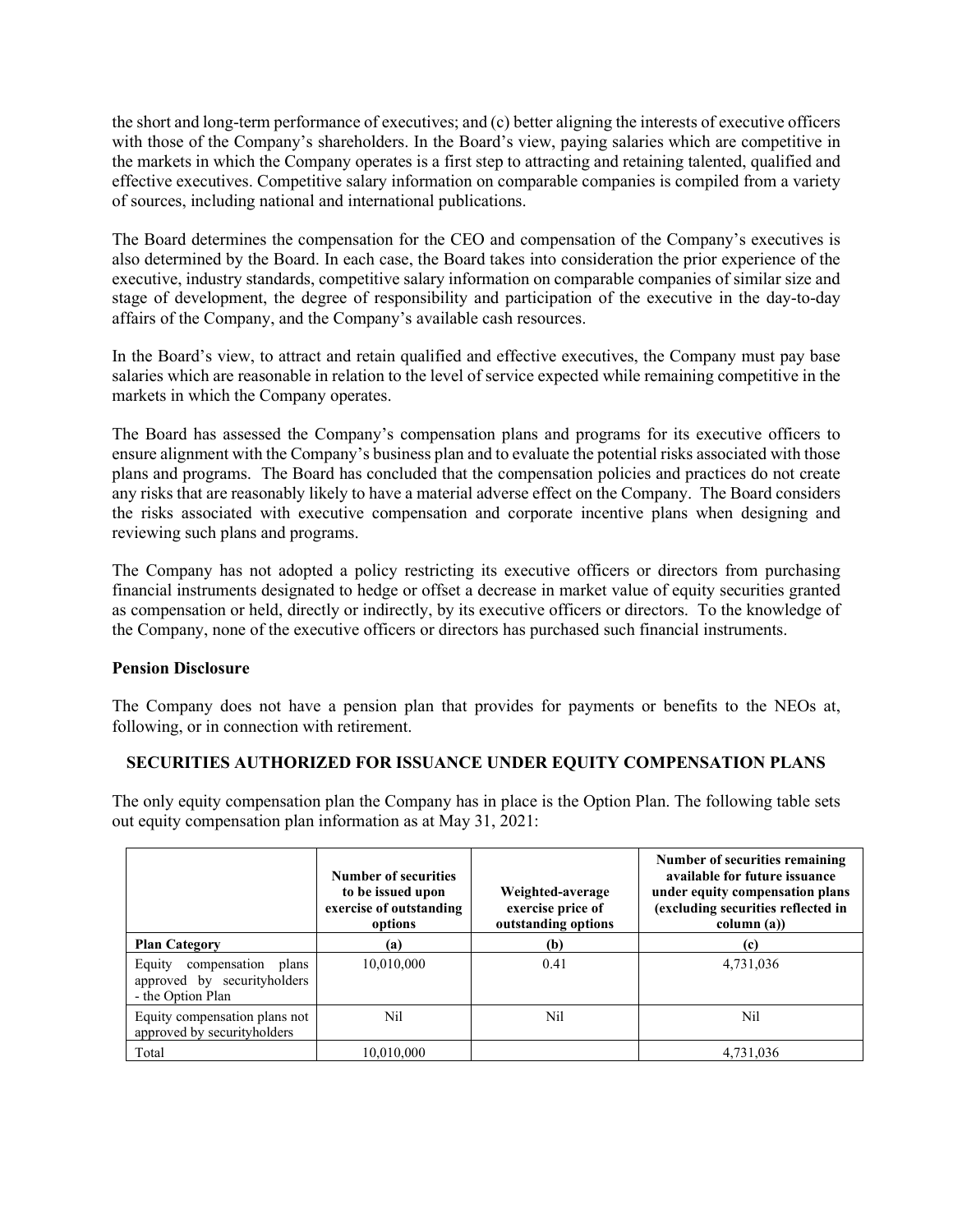### **INDEBTEDNESS OF DIRECTORS AND EXECUTIVE OFFICERS**

No directors, proposed nominees for election as directors, executive officers or their respective associates or affiliates, or other management of the Company were indebted to the Company as at the closing of the Company's most recently completed financial year ended May 31, 2021, or as at the date hereof.

## **INTEREST OF INFORMED PERSONS IN MATERIAL TRANSACTIONS**

In addition to the disclosure below, this Information Circular, briefly describes (and, where practicable, states the approximate amount) of any material interest, direct or indirect, of any informed person of the Company, any proposed director of the Company, or any associate or affiliate of any informed person or proposed director, in any transaction since the commencement of the Company's most recently completed financial year or in any proposed transaction which has materially affected or would materially affect the Company or any of its subsidiaries.

During the year ended May 31, 2021, Gold Fields Nazca Holdings Inc. participated in the Company's \$0.50 private placement and purchased an aggregate of 6,584,526 common shares of the Company to maintain its 19.99% interest in the Company.

# **MANAGEMENT CONTRACTS**

There are no management functions of the Company, which are to any substantial degree performed by a person or company other than the directors or senior officers of the Company.

# **PARTICULARS OF MATTERS TO BE ACTED UPON**

## **Continuation of Option Plan**

The Option Plan was amended and restated effective on as of July 18, 2017. Under the Option Plan, options totaling a maximum of 10% of the Common Shares outstanding from time to time are available for grant.

To comply with the TSXV policies covering "rolling" option plans, continued grants under the Option Plan must be approved annually by the shareholders of the Company. At the Meeting, shareholders will be asked to ratify and approve the Option Plan for continuation until the next annual general meeting of the Company.

The Option Plan is described in more detail, above, under *Statement of Executive Compensation – Share Options and Other Compensation Securities*.

## *Shareholder Approval*

The Board is of the view that the Option Plan provides the Company with the flexibility to attract and maintain the services of executives, employees and other service providers in competition with other companies in the industry. Accordingly, at the Meeting, shareholders will be asked to approve the following ordinary resolution, with or without variation:

"**RESOLVED** as an ordinary resolution that the Company's Stock Option Plan (Amended and Restated July 18, 2017), be and is hereby ratified and approved for continuation until the next annual general meeting of the Company."

An ordinary resolution is a resolution passed by the shareholders of the Company at a general meeting by a simple majority of the votes cast on the resolution in person or by proxy. A copy of the Option Plan will be available for inspection by any shareholder at the Meeting. A copy of the Option Plan is filed under the Company's SEDAR profile at [www.sedar.com.](http://www.sedar.com/)